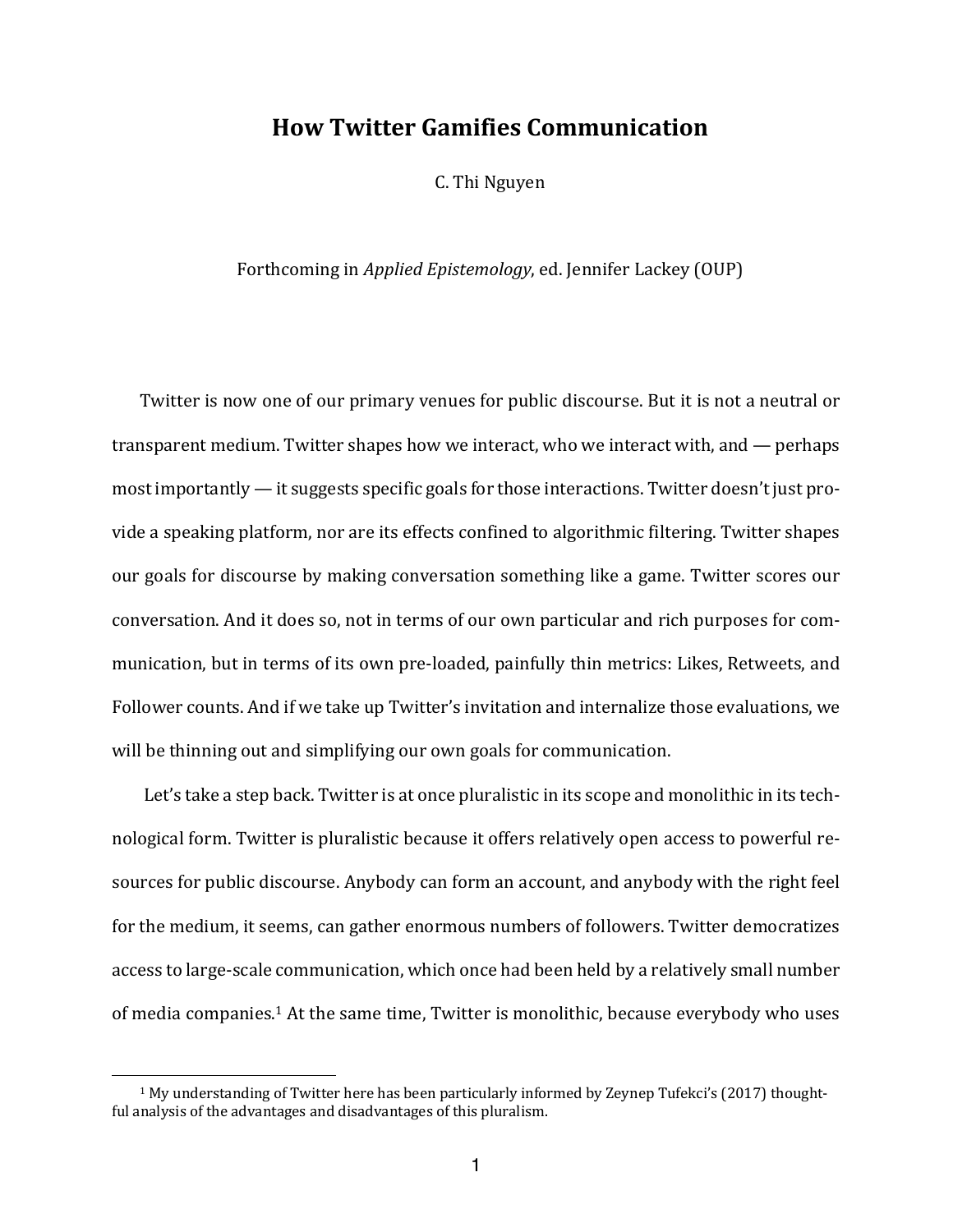Twitter must communicate through the same interfaces, and be subject to the same algorithms.<sup>2</sup> What is the impact of so much public discourse being shoveled through one platform? 

Other discussions of Twitter have focused on the enforced shortness of tweets, the influence of hidden algorithmic filtering, the promotion of group polarization, the lack of accountability mechanisms, and the collapse of conversational contexts (Sunstein, 2009, 46-96; Marwick and boyd, 2011; Miller and Record, 2013; Frost-Arnold, 2014; Rini, 2017). I would like to focus on another basic feature of Twitter  $\frac{1}{2}$  one whose importance and impacts, I think, has not been adequately appreciated. Twitter gamifies communication by offering immediate, vivid, and quantified evaluations of one's conversational success. Twitter offers us *points* for discourse; it *scores* our communication. And these game-like features are responsible for much of Twitter's psychological wallop. Twitter is addictive, in part, because it feels so good to watch those numbers go up and up. In fact, the design of Twitter and its scoring mechanisms have been significantly informed by design strategies fostered in the Las Vegas gambling industry  $-$  strategies which overtly seek to increase the addictiveness of their products.3

The clear scoring system brings with it another very game-like aspect: a clear and unambiguous ranking. We usually don't emerge from the party with a ranked list of who the best

 $^2$  This pattern of thought has been particularly influenced by Tufekci's (2018) discussion of how the Internet era has democratized communication, but at the same time subjected all online communication to a few very small portals. The Internet is democratic because anybody can put up a web-page, but it is monolithic because we all find web-pages using Google Search - so Google Search's algorithm becomes an all-powerful control on our collective attention. Obviously, in the background, is Marshall McLuhan's (McLuhan, 1964) discussion of the impact of medium over content.

<sup>&</sup>lt;sup>3</sup> Natasha Dow Schull's *Addiction by Design* (2012) offers a thorough look at the technological innovations of the gambling industry to optimize the addictiveness of their products. Since that book, Schull has been vocal about how those technologies have been adopted by gaming and social media companies (Madrigal, 2013; National Public Radio, 2014; Seymour, 2019).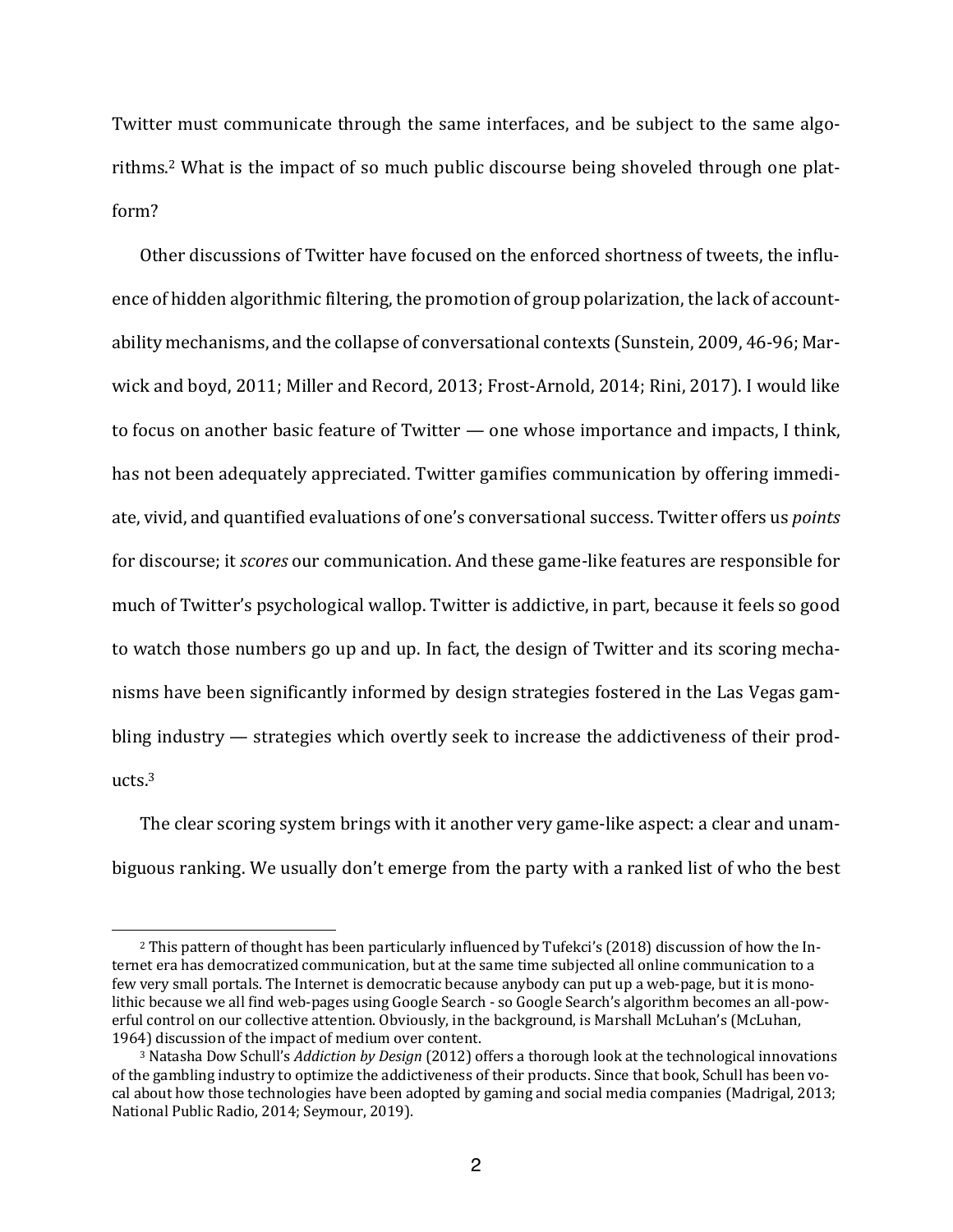conversationalists were. Twitter, on the other hand, offers both short-term rankings (Likes and Retweet numbers for each tweet) and long-term rankings (Follower counts). Most importantly, the rankings are entirely unambiguous. Unlike conversation in the wild, I can know exactly how well each tweet did, and I can instantly compare my overall popularity with that of any other user. This can provide all sorts of pleasures: the thrill of victory, when we see those numbers tick up; and the sense of long-term achievement, presented in precise and unquestionable quantitative form.

Supporters of gamification say that it is a technology for increasing motivation. Gamification can supposedly imbue everyday activities with all the fun and excitement of a game.<sup>4</sup> Here, then, is an optimistic view of Twitter: by gamifying public discourse, Twitter increases overall participation, and so helps us to reap the rewards of public discourse  $-$  such as a more fully politically engaged populace.

I do not accept the optimistic view. Crucially, I don't think that gamification merely increases our motivation to perform an activity while preserving all the original goods of that activity. Gamification increases our motivation by changing the nature of the activity. Often, the goals of ordinary activity are rich and subtle. When we gamify these activities, we change those goals to make them artificially clear. Games are more satisfying than ordinary life precisely because game-goals are simpler, clearer, and easier to apply. In games proper, this simplification isn't particularly problematic, because the goals are peculiarly artificial. Game activities, and their associated goals, are usually kept secluded from ordinary life. But there

 $4$  This point was put most influentially by Jane McGonigal (2011). For critical discussion, an excellent starting place is (Walz et. al., 2015).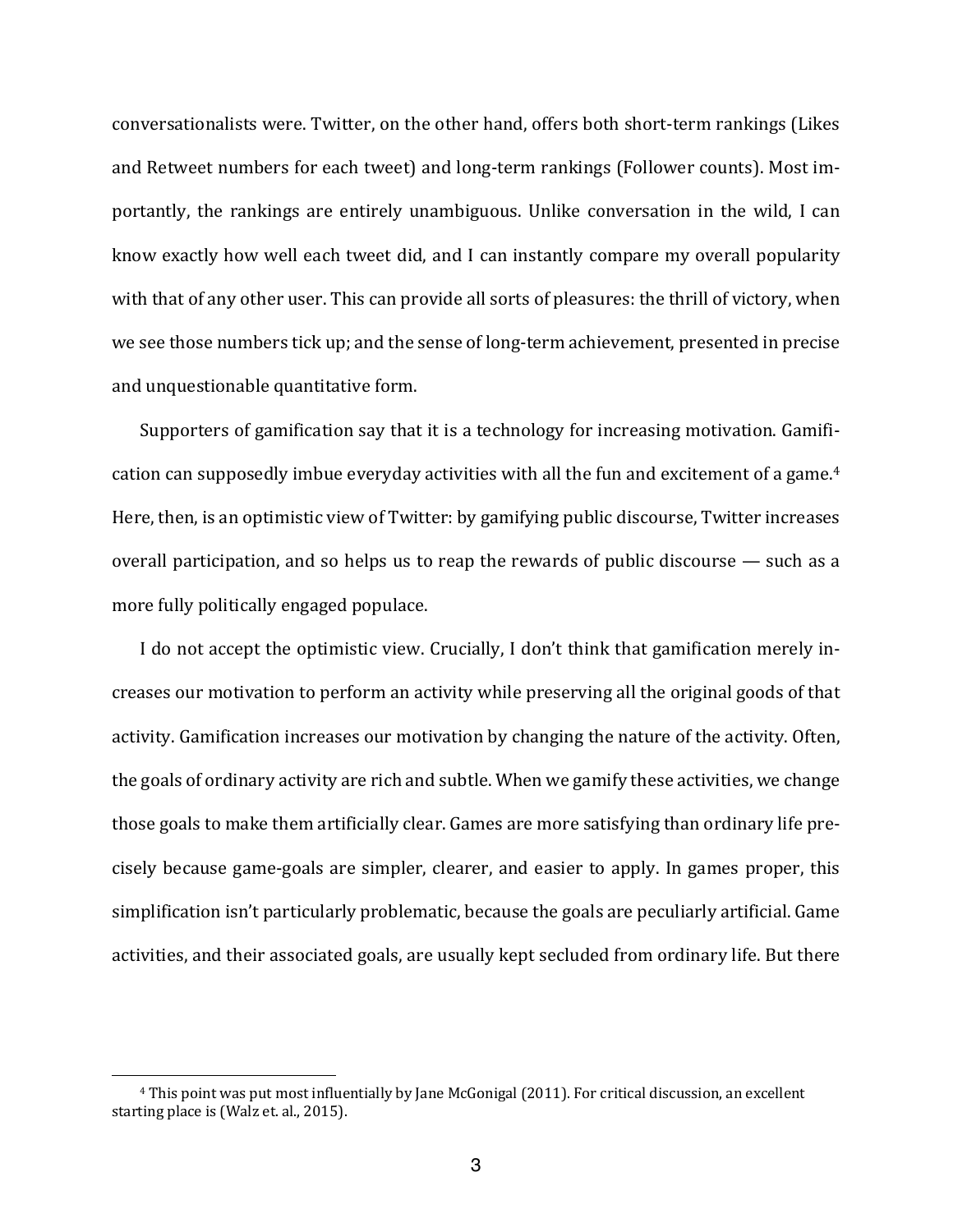is no such protective separation when we gamify ordinary activities. To reap the motivational benefits of gamification, we must re-shape the ends which govern our real-life activities.

Pre-gamification, the aims of discourse are complex and many. Some of us want to transmit information or to persuade; some of us want friendship. Some of us want to join together in the pursuit of truth and understanding. Twitter gamifies discourse and, in so doing, offers us re-engineered goals for our communicative acts. Twitter invites us to shift our values along its pre-fabricated lines. We start to chase higher Likes and Retweets and Follower  $counts$  — and those are very different targets.

Others of us may come to Twitter already interested in popularity and status. For those, the gamification of Twitter may not represent such a radical change in the basic content of their goals. But even for those already interested in popularity, Twitter can change the way in which they conceive of popularity  $-$  by making highly salient a handful of specific metrics for popularity. Like and Follower counts are not the only way to conceive of popularity, but they the measure that Twitter highlights.

What's more, the effect of Twitter's gamification, across the community Twitter users, will tend towards levelling and flattening the diversity of values. Insofar as Twitter's gamification motivates its users, then it will drag all of its users' communicative values in the same direction – towards the same metric. Gamification homogenizes the value landscape. And this phenomenon will help explain some of the more socially toxic aspects of Twitter. The technology invites us to focus our cares on the narrow task of getting points and going viral. And that goal is in tension with our interest in having morally sensitive and openhearted communication. This gamification invites us, instead, to view communication through the

4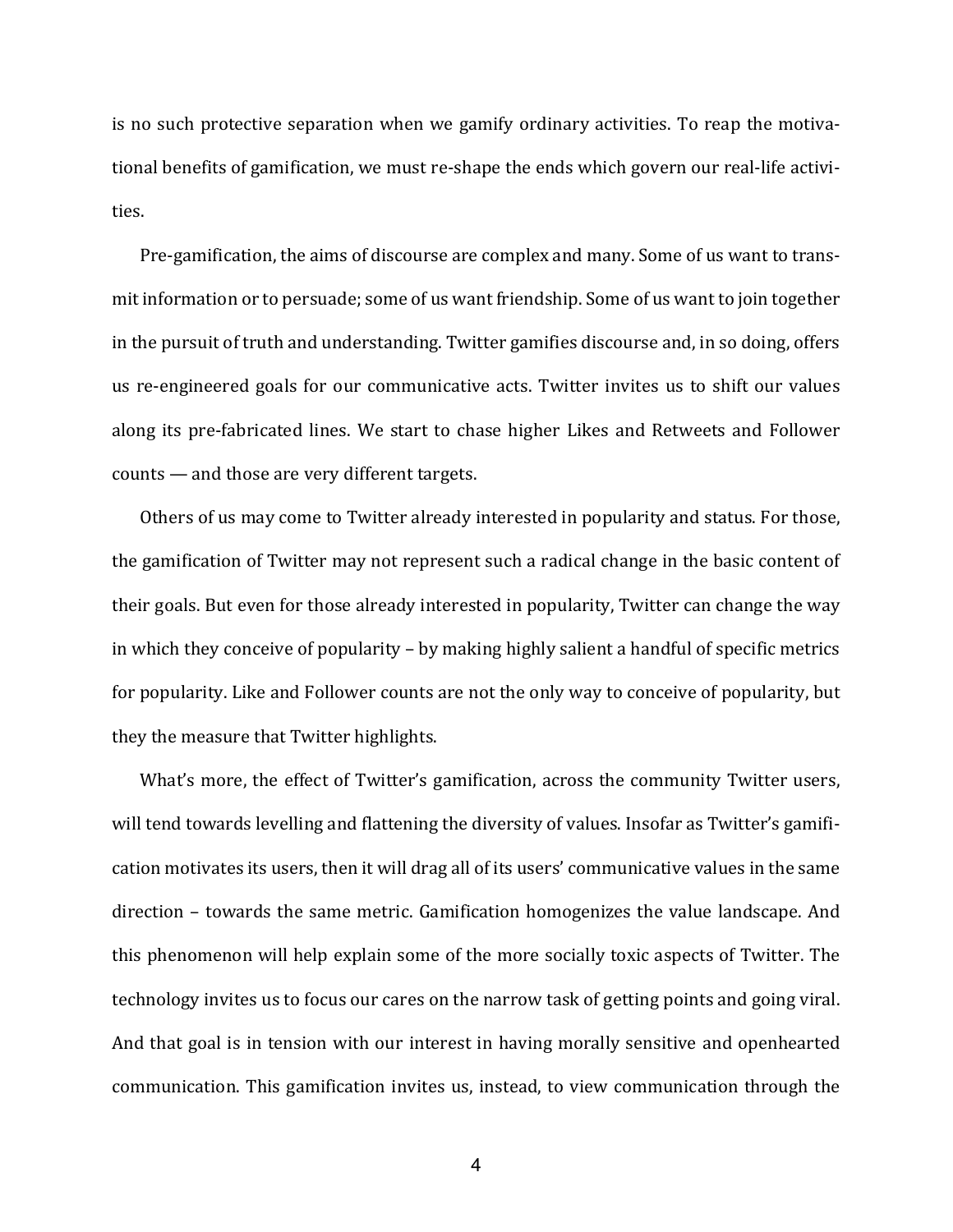lens of competition, victory, and success on Twitter's very specific terms.

Let me emphasize the fact that Twitter offers us an invitation to change our values. Twitter will not change our values for us. It is a system designed to offer us pleasure in return for simplifying our values - but we still have to take up that offer. But it does ease the way for us considerably, by offering a pre-prepared and seductively designed pathway.

Of course, Twitter isn't the only place where gamification influences communication, discourse, and collective understanding. We can see similar effects with Facebook's Likes, YouTube's clickthrough and watchthrough counts,<sup>5</sup> academic citation rates, and more. But here I wish to explore, in details, how gamification impacts discourse and knowledge-production in one particular instantiation, as an opening step towards understanding life in the time of quantification.

### **Games and Gamification**

Why gamify? If there is a Bible to the contemporary gamification movement, it is Jane McGonigal's book, *Reality is Broken: How Games Make Us Better and How They Can Change the World.*<sup>6</sup> McGonigal provides a clear — and very influential — argument for gamification. Ordinary life, she says, is quite painful. Everyday activities, like work, education, and chores, are dull and repetitive. But luckily, she says, we already have an extremely effective technology for eliminating drudgery: computer games. By importing key design features from mod-

<sup>&</sup>lt;sup>5</sup> The YouTube examples were suggested by Mark Alfano.

 $6$  For a more technique-oriented design manual for gamification, see Chou (2015).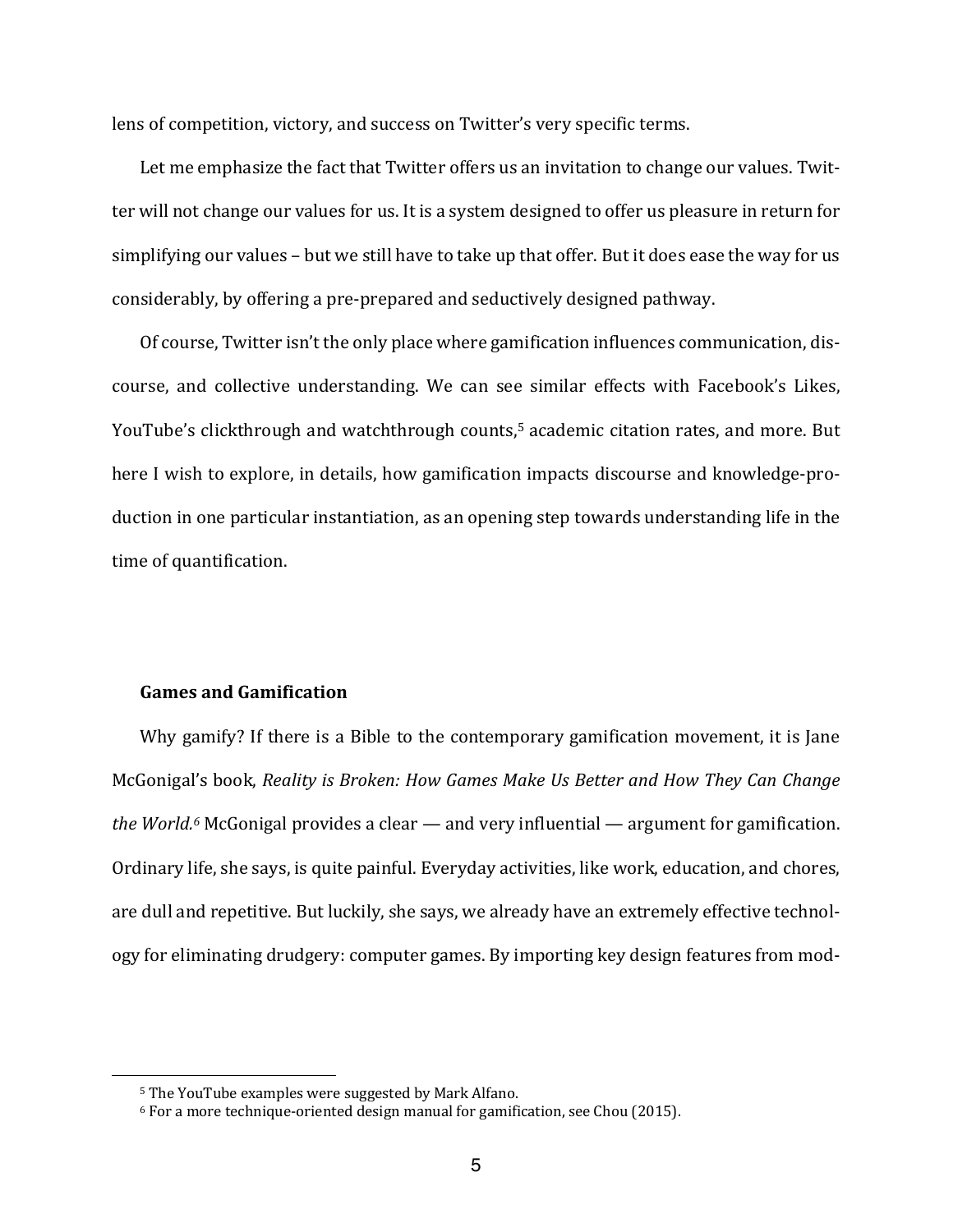ern gaming into ordinary activities, we can transform daily life into something far more enjoyable (McGonigal, 2011).

In so many modern computer games, we voluntarily engage in what looks, from the outside, like pure drudgery. Many games, particularly computer role-playing games, involve what's known as "grinding"  $-$  performing simple, repetitive activities to slowly build up various in-game points and currency. Grinding can involve killing easy enemies, over and over again, for experience points and gold  $-$  or laboriously gathering piles of ingredients in order to craft equipment. Why are people willing to engage in such drudgery in their spare time when they avoid such activities like the plague in real life? The answer seems to lie in the powerful feedback and reward mechanisms available in games, especially contemporary computer games. In such games, we are given immediate rewards for our achievements in the form of points, leveling up, achievement badges, and the like. Games *quantize* our successes, making our progress clear and vivid. McGonigal emphasizes, in particular, how games offer us a steady sense of progress and victory, through a constant stream of clear feedback, in the terms of the accumulation of points  $(52-63)$ .<sup>7</sup> So why can't we borrow those feedback and reward mechanisms, and slather them over real-life activities?

We've seen, in recent years, many efforts to gamify the workplace and the school. Business entrepreneurs seem particularly interested in gamification's ability to increase worker productivity by increasing worker motivation. Disney famously gamified its hospitality

<sup>&</sup>lt;sup>7</sup> The mechanisms for this are complex. McGonigal provides a survey of the empirical literature; for a more pessimistic counterpoint, see Schull's work on game addiction and its relationship to points. Schull's account stresses the way in which the exact timing of the quantized reward in certain game designs triggers addictive surges of serotonin.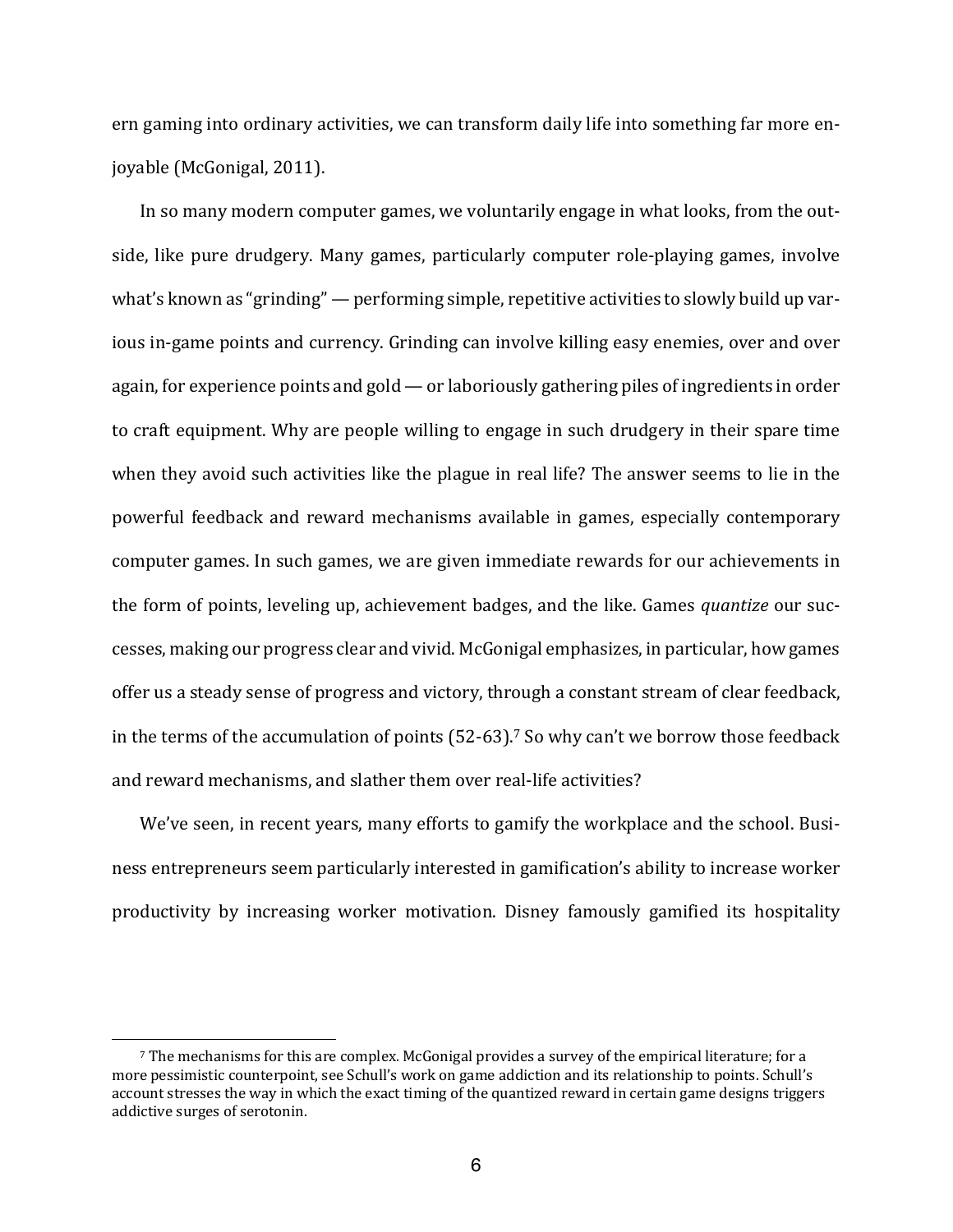workforce, providing leaderboards and rankings for speedy performance. Notably, the system increased productivity, at the expense of also increasing the injury rate. And workers hated the system, calling it the "electronic whip" — and saying that they couldn't help being motivated by it, even though they detested the intrusion (Gabrielle, 2018). We've seen the introduction of gamification into fitness, with technologies like FitBit and Strava offering game-like structures of points, rankings, and leaderboards for exercise. We've seen gamified education in schools, and in various apps. The popular language learning app DuoLingo gamifies language learning by offering its users points and virtual medals for achieving various daily goals, like learning new vocabulary words.

McGonigal and her fellow gamification advocates are optimistic about the utopian potential of gamification. In McGonigal's picture, gamification is an unalloyed good: it simply removes drudgery and adds pleasure. But her optimism depends on believing that gamification can achieve these psychological goods while adequately preserving the value of the activity.

When we understand the source of gamification's motivational power, we will see the problem with McGonigal's optimism. Gamification involves a trade: it increases our motivation in an activity by narrowing and simplifying the target of that activity — which, in turn, changes the nature of the activity. And this may be fine when the activity has a naturally simple target, as is possibly the case with language learning. But the goals of discourse are many and subtle, and gamification threatens to destroy much of that diversity and subtlety.

The usual view among gamification advocates is to treat games and gamification as providing the same sort of value. Insofar as games are good, the story goes, then gamification must also be good, since it makes life more like a game. But this view conceals the profound

7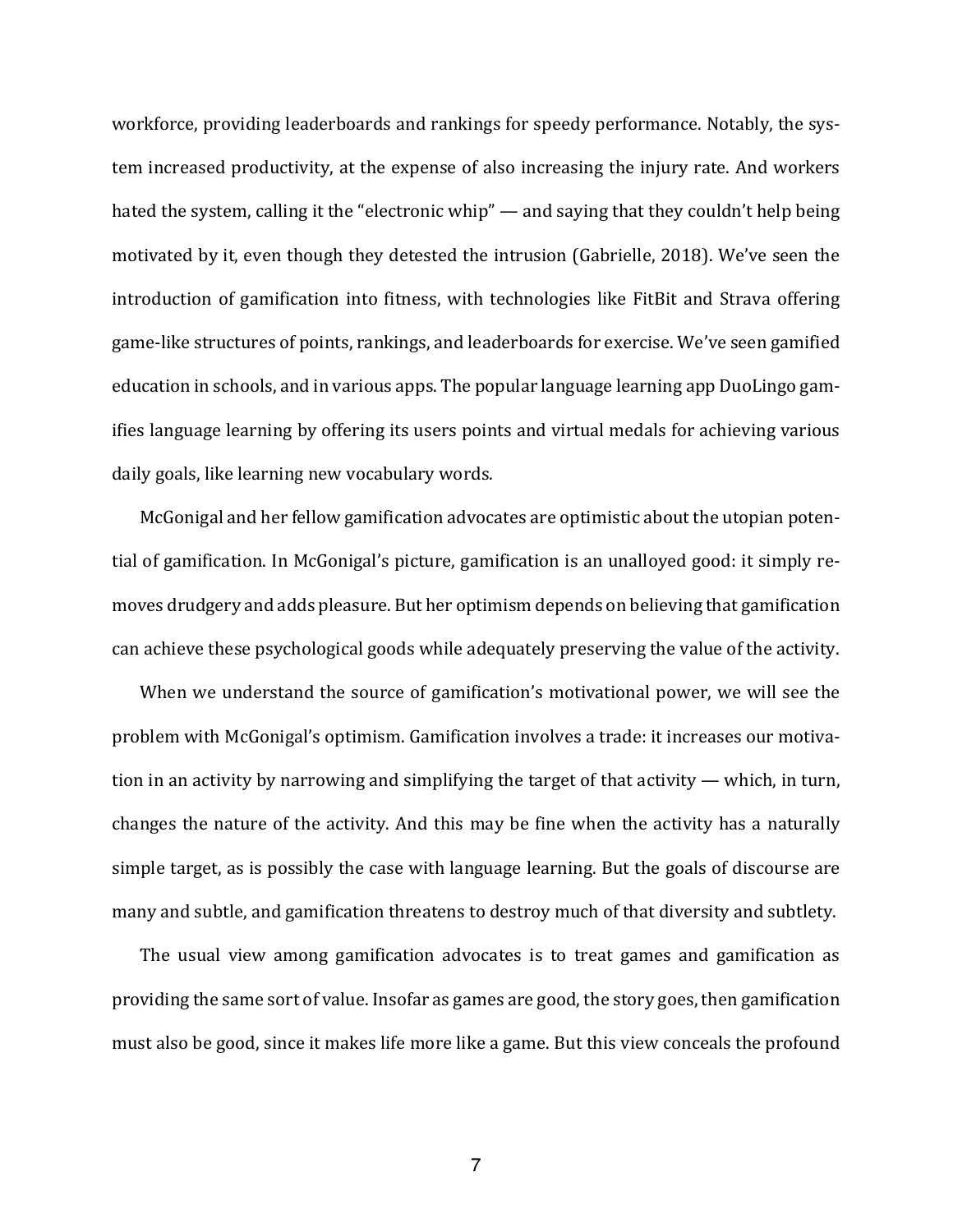differences between games proper and the gamification of real-world activities. To understand that, we'll need a clearer account of the nature and value of games.

Let me summarize my account of games, which I have developed in excruciating detail elsewhere.<sup>8</sup> Games, I've argued, are the art form that works in the medium of agency. The game designer doesn't just create characters, stories, and environments. The game designer sculpts *the temporary agency that the player will occupy during the game*. They design, not only a world, but *who the player will be* in that world. I do not just mean that the game designer provides a fictional backstory for a character. They design the essential agential structure of the in-game actor. They designate what the in-game agent's abilities and affordances will be — whether they will be a jumper, a shooter, a builder or an information gatherer. And, most importantly, the game designer sets the in-game agent's *motivations* by setting the goals of the game.

And the game player submerges themselves in this sculpted agency, temporarily. Gameplaying involves the temporary adoption of an alternate set of goals. Why do all this? For one thing, our goals in game-life are so much clearer than in ordinary life. In ordinary life, our goals are often obscure. We often don't know exactly what we're doing  $-$  or we find our reasons hard to articulate and difficult to apply. And we are beset with a confusing welter of values – both from within our own value system, and from the bruising value complexity of the social world. But games offer a relief from all that. While playing a game, we know exactly what we are trying to  $do$  — and afterwards, we know exactly how well we have done. Success in a game is clear and unmistakable. There are points.

And game values usually fit neatly with one another. In ordinary life, our values are hard

<sup>&</sup>lt;sup>8</sup> The present account relies on material drawn from Nguyen (2017; 2018; 2020).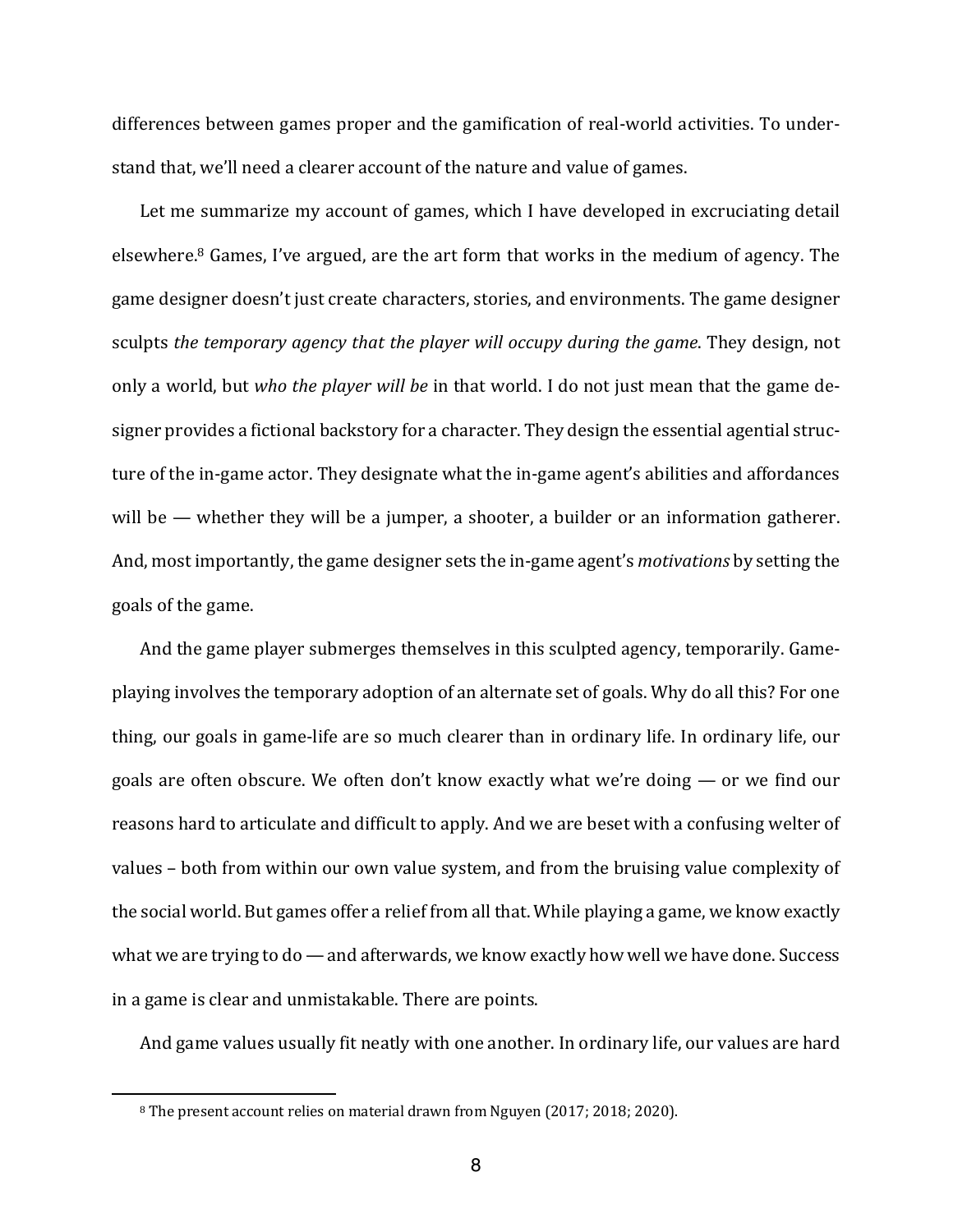to balance. I care about spending time with my loved ones, raising my children right, writing good philosophy, enjoying myself in rock climbing, staying healthy, and eating delicious food. Not only are my values often in tension, but there is usually no way to precisely compare them. How do I compare achievements under one of these goals against sacrifices in another? What, exactly, is the cost-benefit analysis for choosing between working today or taking my children to the aquarium? But with games, there is usually a clear central currency of value. A game tells me to achieve victory points and then tells me exactly how many victory points things are worth.<sup>9</sup> The goods of a game are readily commensurable, by design.

In ordinary life, values are often inchoate, subtle, and difficult to apply. But in games, values are easy. Games offer us a momentary experience of *value clarity*. They are a balm for the existential pains of real life. In games, we know exactly what we are doing and why we are doing it. And when we are done, we know exactly how well we have done. Games offer us a momentary respite from the value confusion of the world.

It is relatively easy for the game designer to create value clarity, because the values in games are entirely artificial. The game designer can just tell us what to care about, and players simply care about it for a while. This is part of what it means to say that agency is the medium of games. The in-game agencies  $-$  their abilities, their motivations  $-$  are the plastic medium which the game artist manipulates to achieve their effects. But when we seek to gamify ordinary life, we are trying to impose value clarity on a pre-existing thicket of values. This is the worry with Twitter. Twitter can grant us the emotional security and existential

<sup>&</sup>lt;sup>9</sup> Some other games offer a few different currencies of success, but even then, those various currencies are usually compatible. In many computer role-playing games, for example, I am offered both experience points and gold, with no clear explanation of which I am to pursue. Though there is no direct exchange rate between the two currencies, they go hand-in-hand. Usually the path to more experience points is through more gold, and vice versa. So for success I can aim to maximize both.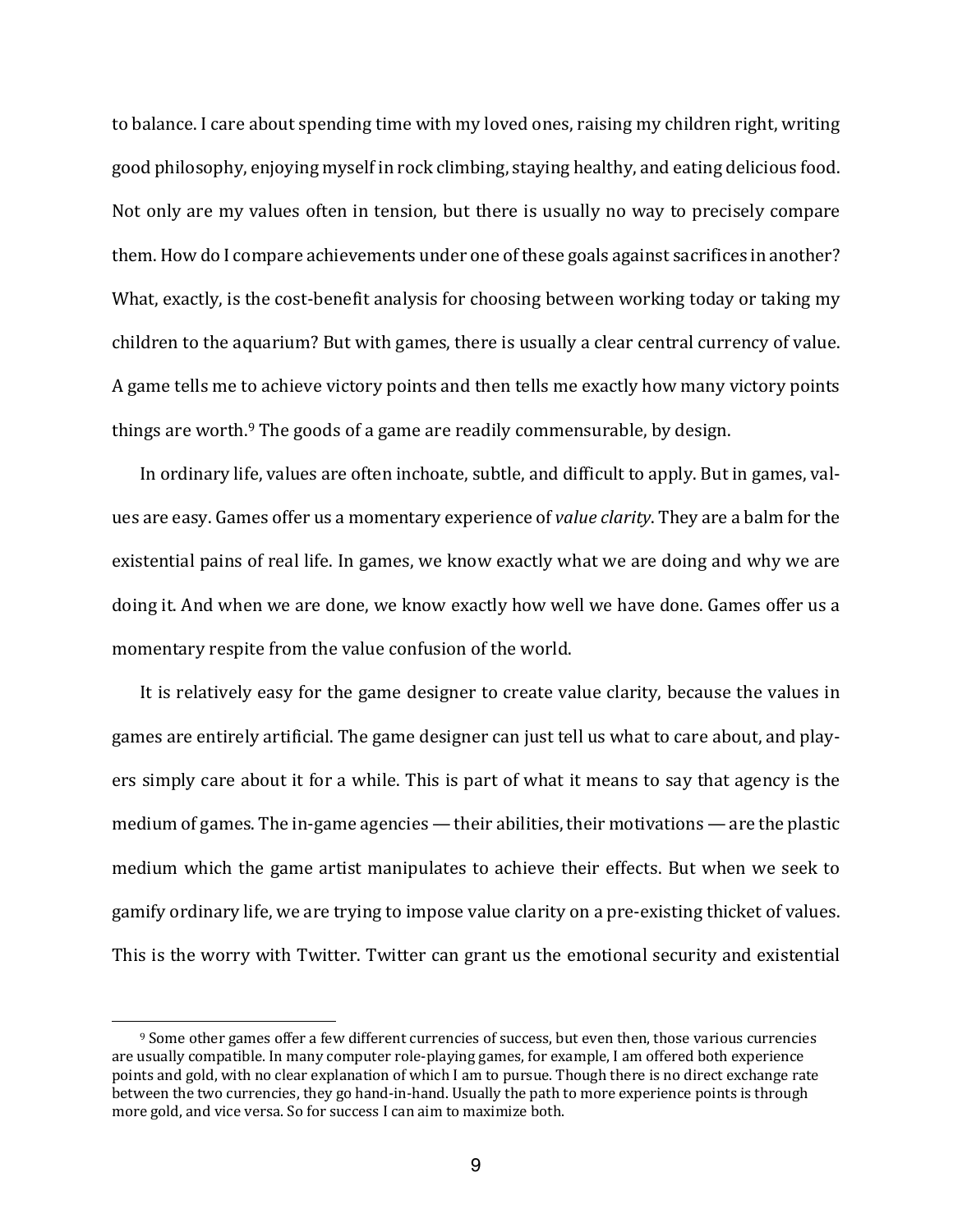relief of value clarity, but we must adopt Twitter's narrowed targets in exchange.

## **How Twitter changes discourse**

McGonigal views gamification as providing nothing but a motivational boost. The analysis I've offered shows the problem with that view. We get those extra motivational elements — pleasure, fun, engagement — in exchange for substantively changing the goals of the activity, and so changing the activity itself. The gamified design of Twitter influences discourse by inviting its users to *change the goals of their participation in discourse* — to simplify those goals in exchange for pleasure.<sup>10</sup>

Let me stipulate a bit of terminology. Let us call the designed technology which offers points and scores "design for gamification". And let us use "gamification" to refer to those cases when a player interacts with design for gamification and actually adopts those points and scores as primary motivators during the activity — when the activity actually does become something like a game for them. Notice that you can need to actually adopt these clear goals, at least for the moment, to get the pleasures on offer.

Consider some of our ordinary goals for communication. We may wish to collectively

 $10$  My view here is much opposed to Ian Bogost's famous argument that "gamification is bullshit". Bogost's argument here is that gamification is bullshit because the term 'gamification' was used so flexibly and variably by corporate profiteers that the term was essentially useless — that it was a pure buzzword, with no content (Bogost, 2011). As my discussion shows, gamification is a specific phenomenon with clear techniques and identifiable consequences. The fact that salespeople have used the term poorly does not undermine the usefulness of the term itself. Interestingly, I do think that gamification *is* bullshit, but in a different sense. Harry Frankfurt's discussion of bullshit can be read in the following way: bullshit is an activity that has been diverted from its usual goal (Frankfurt, 2005). In that specific sense, I do think gamification is bullshit. (Bogost cites Frankfurt's discussion of bullshit, but Bogost misses much of the specificity of Frankfurt's analysis.)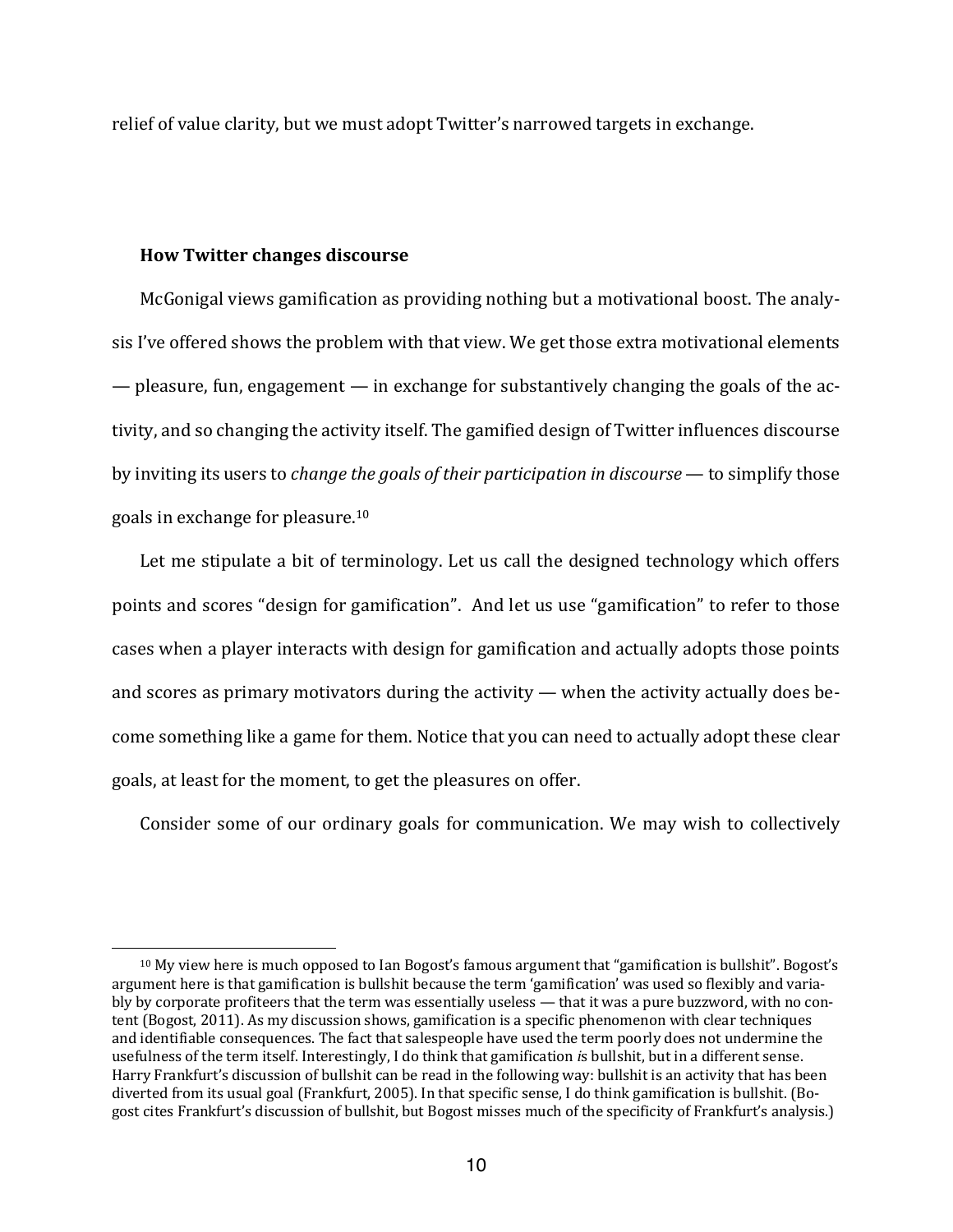pursue truth and understanding, or to promote empathy for one another. But Twitter's scoring mechanism invites us to replace those values with another, much simpler goal: that of maximizing one's Likes, Retweets, and Follower counts. Twitter's measures are a radically simplified  $-$  and quite impoverished  $-$  rendition of the wide plurality of values for communication we might hope to find across a community of conversers. For one thing, we have evidence aplenty that what makes something go viral is not its truth, or the degree to which it promotes understanding. Recent studies have shown that tweets loaded with strong moral emotions, like outrage, are far more likely to go viral, via an effect that researchers call "moral contagion" (Brady et. al., 2017).

But a gamification booster might resist this portrayal. They might suggest that Twitter's scoring mechanism does an adequately good job of reflecting the true plurality of values. Perhaps individuals have their own values for which they come to Twitter. But those values guide when each individual user decides to Like, Retweet, or Follow. Thus Likes, Retweets, and Follower counts serve as useful measures of overall success against a plurality of values, since they function to aggregate individual approval.

But being guided by an aggregate measure of the audience's approval is a far cry from being guided by one's own internal sense of value. First, pressing Like is a quick reaction. It typically records a user's positive first-impression response to a tweet. So if we evaluated our communicative attempts by their Like counts, we would be effectively biased in favor of tweets that users immediately enjoy. We would be effectively biased against slow-burn content — against those ideas that lingered in the memory and revealed their depths slowly. It seems far more likely that a user will Like a tweet if it, say, expresses a view that they already agree with, than one that presents a challenging or subtle view that the user will have to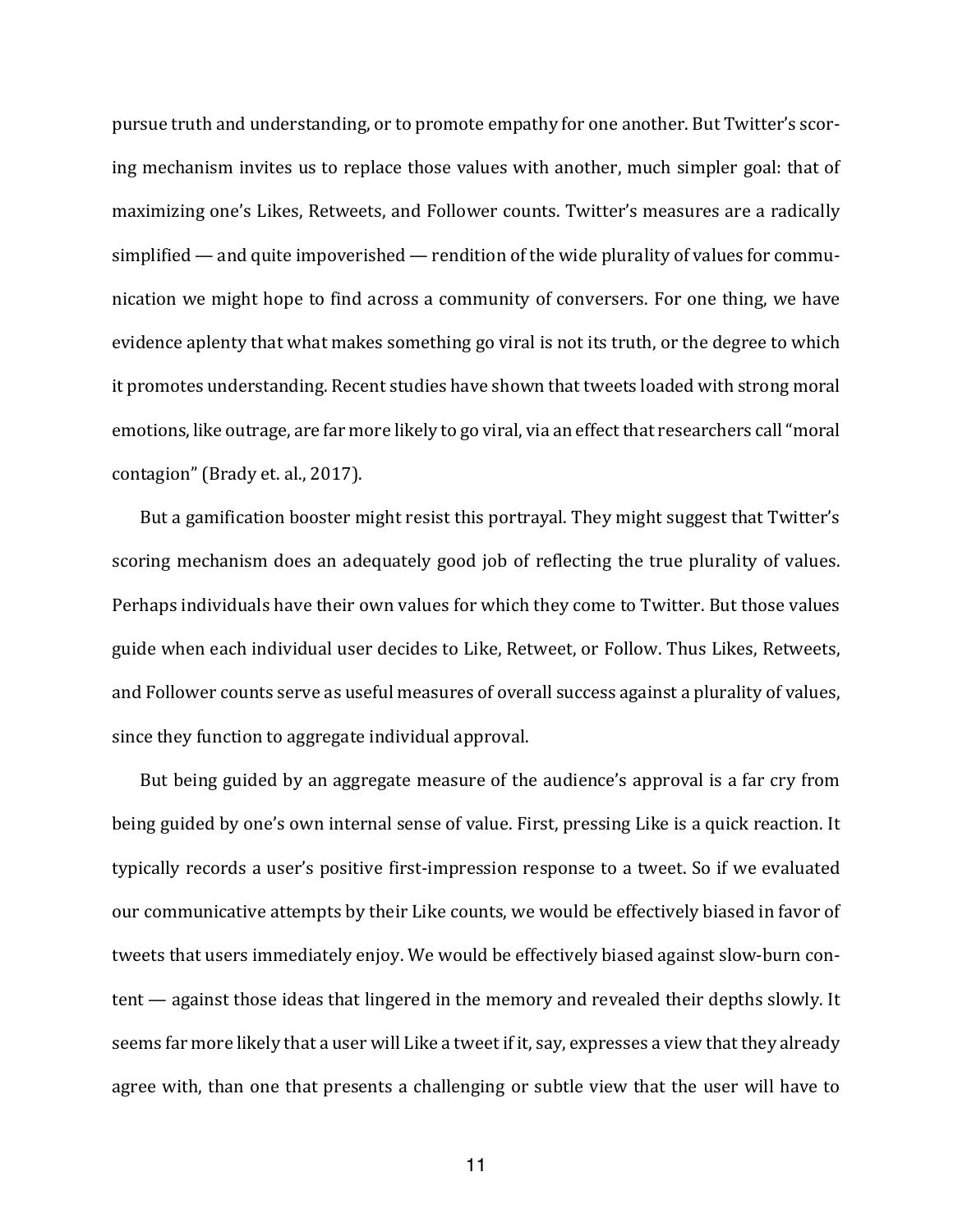wrestle with for a while. This is not because tweets somehow can't be profound by their very nature. Rather, it is a feature of how Twitter's interface captures the data to feed its metrics. A user might eventually come to appreciate a challenging tweet, but they are far less likely to go back and find that tweet, weeks later, to press Like. Slow appreciation is far less likely to be captured by the system and be counted towards that tweet's score. And insofar as we have become gamified, then we will judge our own communicative success in terms of that recorded score.

Second, Twitter scoring emphasizes the total number of Likes, rather than, say, the depth of engagement or lasting effect of a particular communication. This sort of problem plagues all sorts of large-scale value aggregations. Consider Matt Strohl's criticism of the movie-review aggregator site Rotten Tomatoes. Rotten Tomatoes surveys the online reviews of a movie and reduces them each to a simple binary: was it a positive or negative review? And then Rotten Tomatoes produces an aggregate percentage of positive reviews. Notice, says Strohl, how this influences the results. A movie which strikes every critic as a little bit above average will score 100% on Rotten Tomatoes and show up at the top of the heap. A movie which divides the critics  $-$  which some critics find utterly brilliant and other critics find baffling — will show up with a 50% score, and appear, numerically at least, as a mediocrity. But great movies, says Strohl, rarely please everybody. Much of the most important art is difficult and utterly divisive. But the filtering and aggregating mechanism of Rotten Tomatoes ends up expressing a mathematical preference for more blandly agreeable material (Strohl, 2017).

Twitter's aggregation method produces a similar effect. Sometimes, when I'm teaching, I

12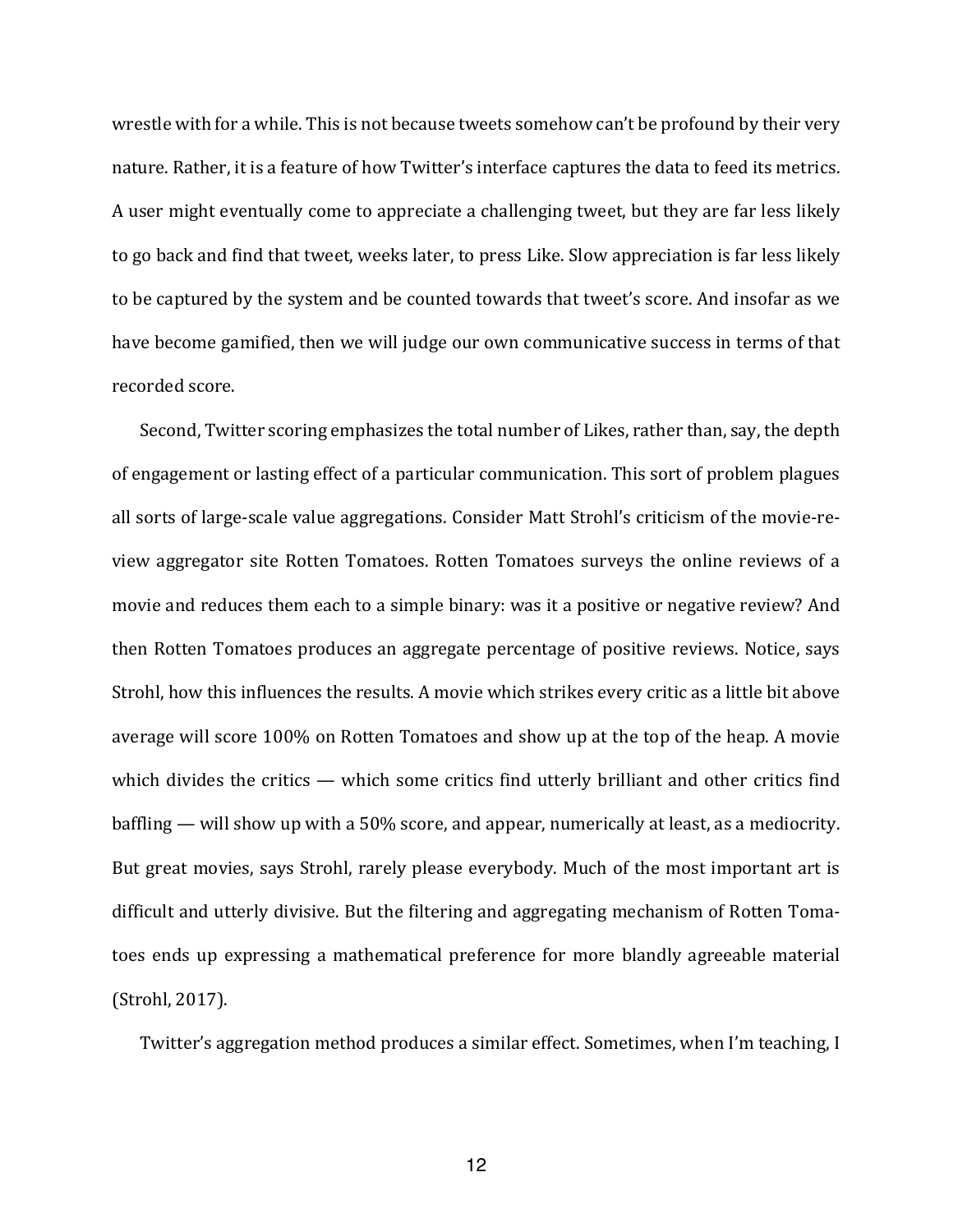say something to a whole class that I doubt will reach most students, but that I strongly suspect will resonate with one or two students. And often, that's good enough for me. But Twitter scores each tweet with a simple binary measurement: either we Like a tweet, or we don't; either we Retweet, or we don't. This binary data collection screens off, at the input stage, any considerations of depth of impact or profundity of connection. Then Twitter automatically, and very visibly, aggregates the results of that binary input. Twitter's scores make highly salient the *number* of users with positive reactions, while de-emphasizing the *quality* of any particular interaction. Insofar as we come to be motivated by Twitter's scores, then the aim of our communication will be subject to a similar biasing effect as with Rotten Tomatoes. We will prefer those communications that appeal to the greatest number  $-$  even if that appeal is marginally positive  $-$  rather than those communications that might reach a smaller number more deeply.

Third, Twitter scoring aggregates user interests into a single monolithic statistic, which threatens to diminish the plurality of values for which we collectively communicate. Let's assume, for the moment, that every Twitter user Likes those tweets which in a way that accurately reflects their particular interests in communication. (In other words, assume that the last two problems don't apply.) Even so, gamification will result in a homogenization of the values for which various actors communicate. Pre-gamification, each tweeting user will be motivated by their own particular values in communicating, giving us a diversity of communicators with different and distinctive motives. Such a diversity of interests is quite healthy, epistemically speaking. Cognitively diverse communities do better at figuring things

13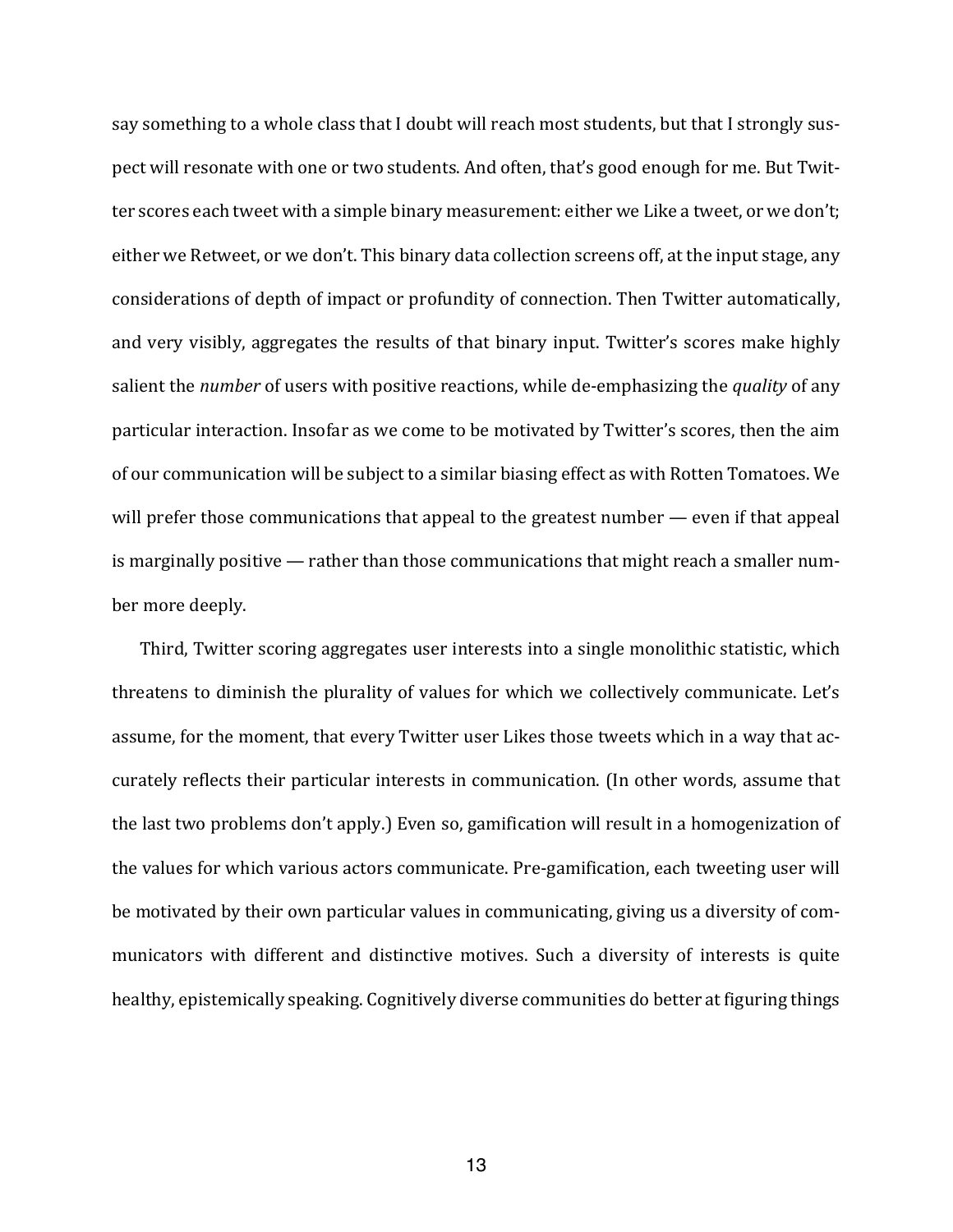out.<sup>11</sup> Suppose, now, that the entire community succumbs to gamification and start chasing popularity by Twitter's metric. Post-gamification, we have a body of communicators identically motivated to satisfy the same mixed populace. We've replaced a diversity of motivations with a motivational monolith. (Here's one way to make the damage apparent: imagine the difference between a world of artists each motivated by their own aesthetic sensibility, versus a world of artists each motivated to satisfy the largest number of their fellow artists.<sup>12</sup>)

These three arguments approach, from different angles, the same central idea: that Twitter's scoring mechanisms offer a simplified rendition of the rich plurality of our values. They refract our interests through the particular prism of Twitter's information collection system, and then average the result. And, insofar as this simplification comes in an attempt to reoptimize the activity for pleasure, we should expect it reduce that activity's capacities to perform its other functions. At most, we might have hoped for a compromise between pleasure and the original goals of the activity; but such a compromise would require a careful, intentional design effort. And we have little evidence that Twitter's design for gamification arose from any such careful attempt to support the plurality of communicative values. We have, instead, plenty of reason to think that its design features were heavily driven by an interest in increasing user engagement for the sake of profit.

Here's an analogy. Products that seem good and exciting in the store often turn out to be quite poor in quality. This superficiality is no accident; it is the result of systematic pressures. The function of these objects has drifted due to market forces. Where once the function of a

 $11$  Lu Hong and Scott Page (2004, 2007) have famously demonstrated that cognitive diversity trumps cognitive ability in groups of deliberating individuals. For a rich application of these results to political communities, see Hélène Landemore's (2013, 89-117) discussion of inclusive deliberation.

 $12$  For a further discussion of the relationship between loyalty to personal aesthetic sensibility and a resulting landscape of creative diversity, see Nguyen (forthcoming).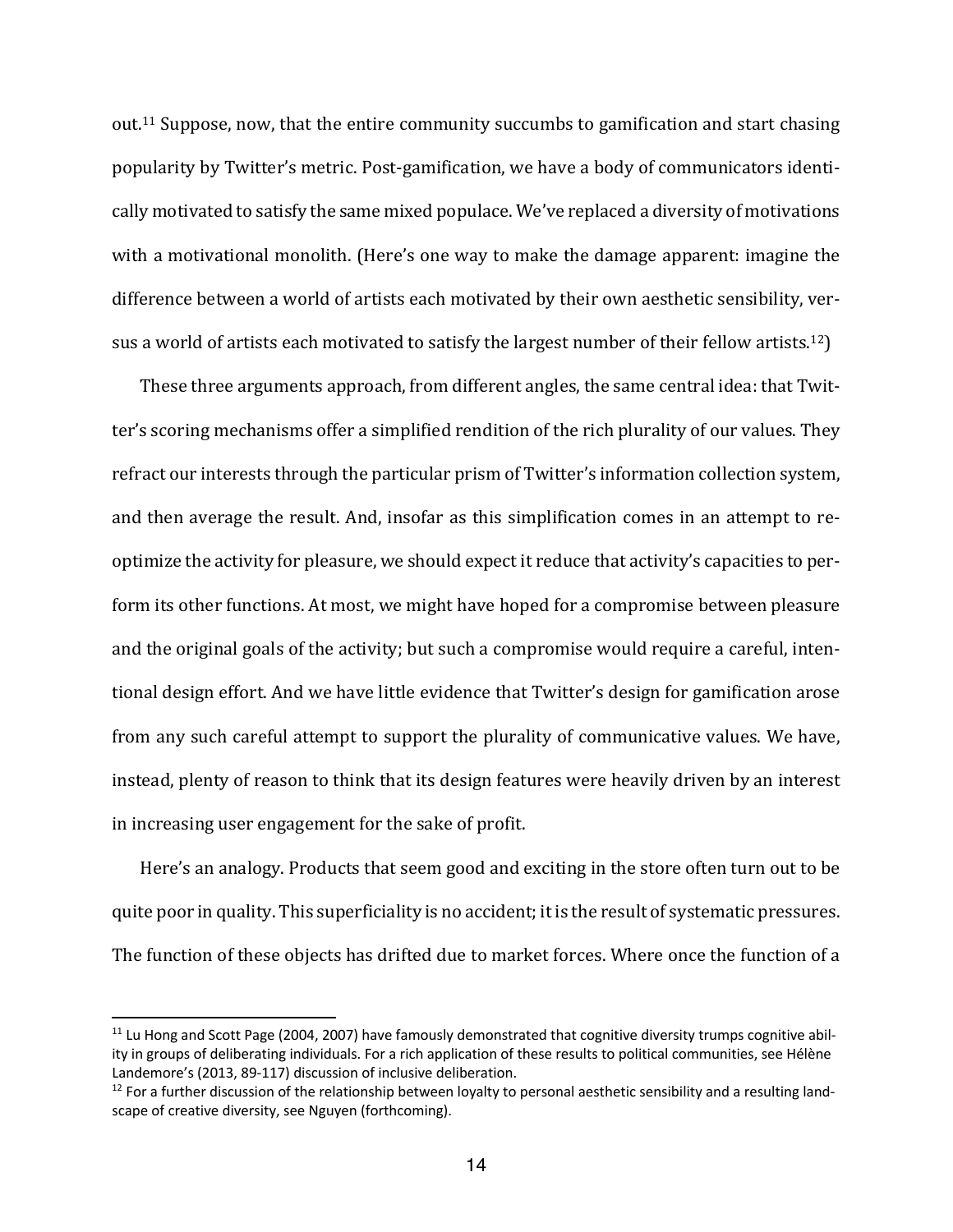shoe was to help us walk, now, so often, the function of the shoe is to get bought.<sup>13</sup> And what gets a shoe bought is not its actual long-term quality, but the short-term appearance of quality. I am suggesting that something similar happens with gamified discourse on Twitter. Gamification changes discourse from serving the long-term values of communication to serving the function of gathering the most Likes and Retweets.

Of course, gamification might not be dangerous if it is managed properly. Here, then, is a more sophisticated defense for the gamification optimist. Perhaps the simplified, gamified value isn't actually *replacing* our original value, but simply functioning as a short-term *heuristic* for that value. Cognitively limited beings like us often need to focus on a short-term proxy for a complex value – like, say, using one's increased running mileage as a proxy for health, or using one's grades as a proxy for educational success. Managed properly, such heuristics can serve as an efficient and motivating proxy for some deeper and more complex value. It's much easier, on a day-to-day basis, to aim at increasing mileage than it is to think about my health as a whole.

But proper management is key. Heuristics, after all, are simplifications of the real thing. They are good heuristics insofar they remain properly tethered to our deeper values. The successful use of a heuristic involves a complex process of management. We need to step back and reflect on whether using the heuristic is actually helping to achieve the underlying values. Increasing your running mileage might sometimes be a good proxy for fitness, but not when it brings irreversible knee damage. We need to adjust our heuristics when they drift. 

But Twitter's design for gamification discourage appropriate management. First, Twitter

<sup>&</sup>lt;sup>13</sup> This excellent formulation suggested by Alison Rieheld.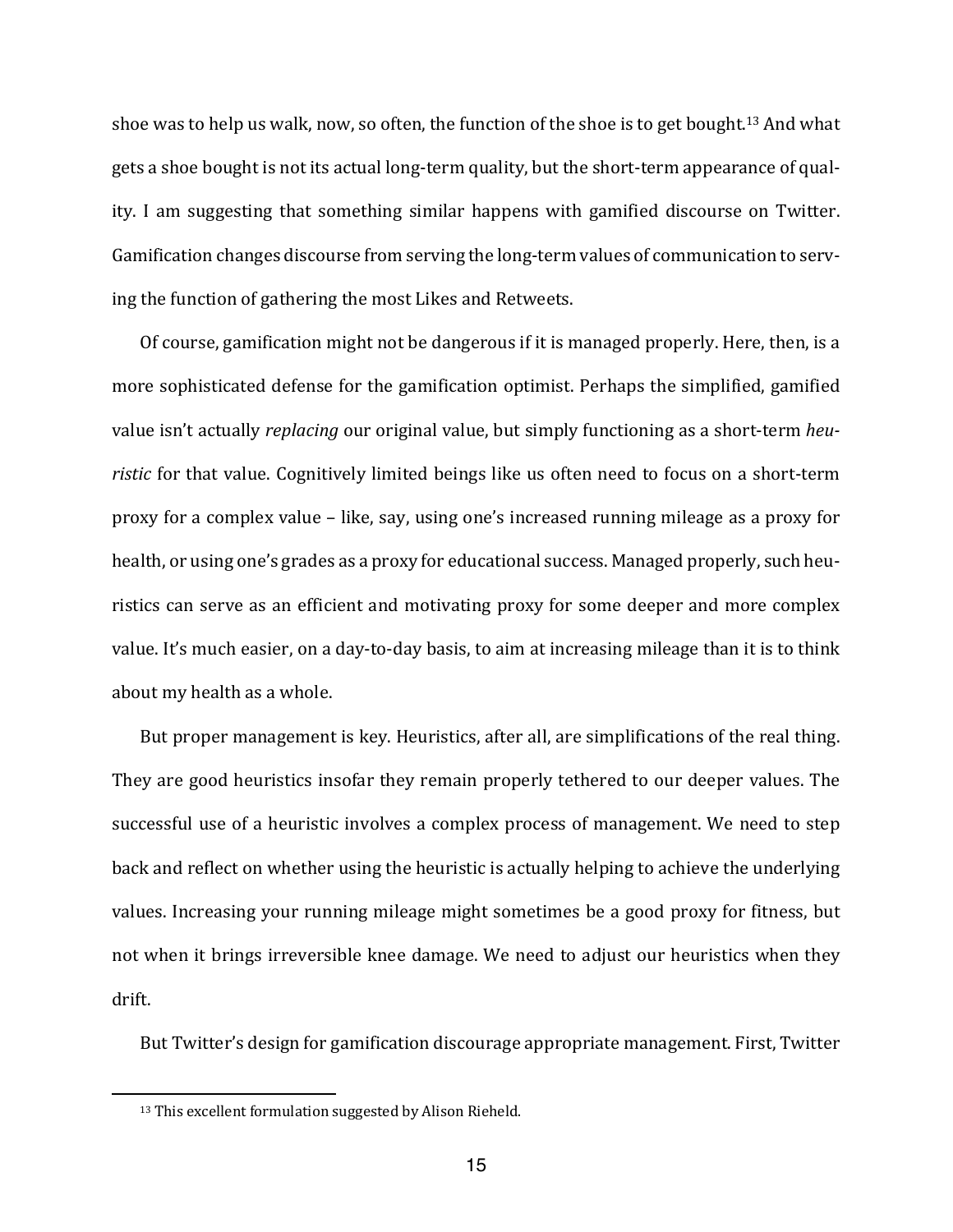makes the scoring system pervasive and highly salient through its user interface. The ready availability of this pre-fabricated, neatly packaged evaluation system may, by itself, discourage further reflection on one's values. More importantly, Twitter's metric is hard-wired into the system. Even if we managed to discover that we did, in fact, want to adjust the heuristic, that adjustment is hard to do on our own  $-$  because the scoring system is embedded in an externally-controlled technology. Gamification works on us, in part, because of the ready availability of those quantified evaluations.<sup>14</sup> In order to get the full pleasure on offer, we must assent to the particular measures that have been baked into the system. So, unless Twitter's gamified metrics just happen to the right heuristics to achieve our particular values in communication – and to do so in perpetuity – then taking on those metrics will impede our capacity to manage our proxy targets in light of our real values. And everybody who uses Twitter is pressured to take on precisely the same heuristic, with little room for personal tailoring. Twitter's interface comes with a pre-fabricated, hard-wired measure, which points its users firmly in the direction of popularity - rather than allowing the user to search out the heuristic that best matches their own interests. Of course, a user could, conceivably, resist the pull of Twitter's design for gamification and impose their own self-created and selfmanaged heuristics on their tweeting. Twitter isn't actually forcing a value change on us. The system design is seductive, but not compulsory. But Twitter offers us an intoxicating hedonic reward for changing our values along its pre-arranged lines.

These thoughts about pre-fabrication points the way to another worry. To provide the kind of carefully engineered, automated, steady feedback that McGonigal praises, we usually

<sup>14</sup> See McGonigal's (2011, especially 52-63) discussion of *World of Warcraft*, and the importance of the visible and steady trickle of points and rewards.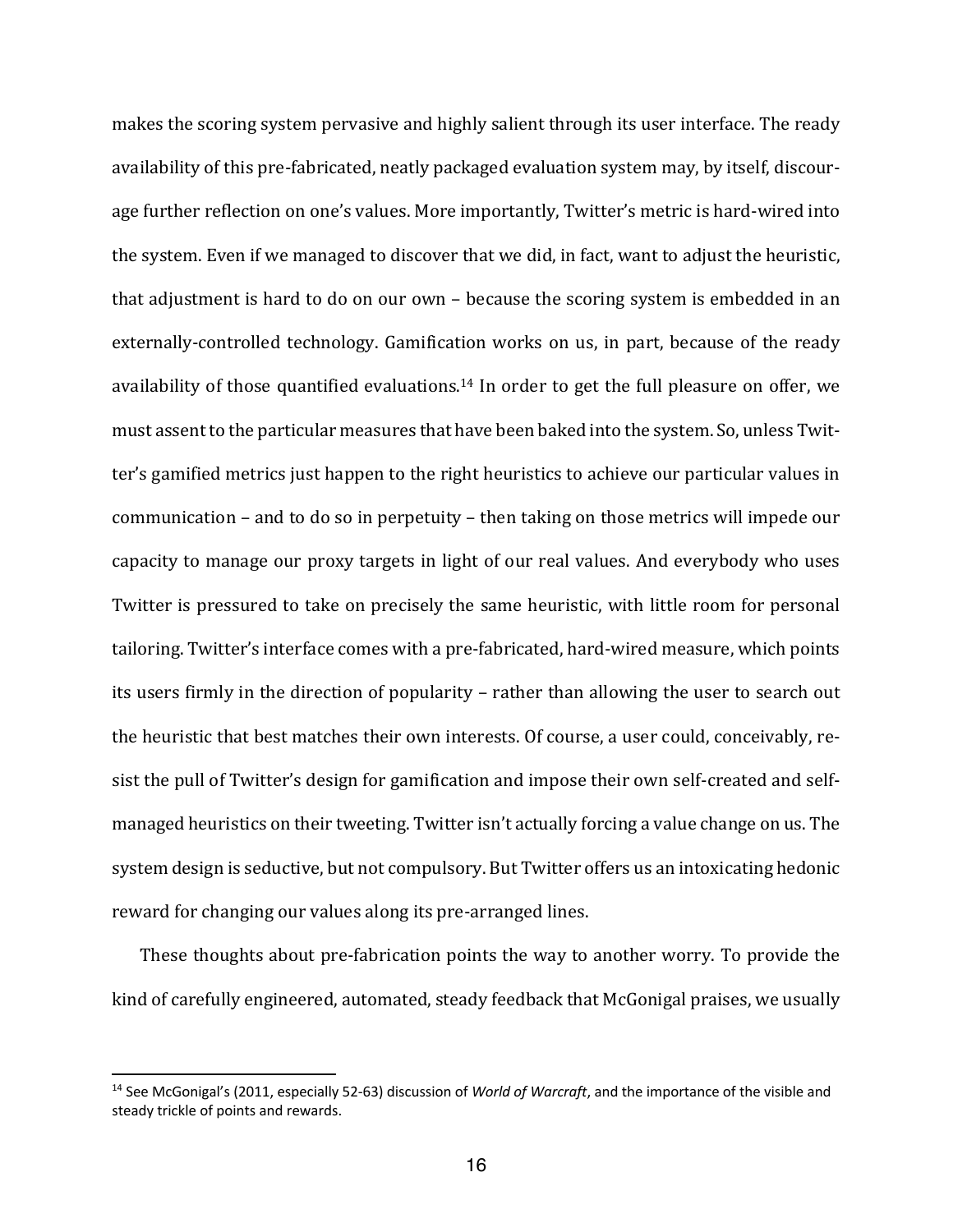need help from large institutions – like corporations and governments. Our choice of activities – and the way we engage in those activities – will then depend deeply on the fabrication efforts of large-scale institutions. Suppose that you find yourself with a strong preference for gamified activities over ungamified ones. When you engage in a particular gamified activity, you will, indeed, find yourself more motivated and more engaged. But you will also be restricted to choosing from the list of activities that institutions have chosen to gamify for you. Right now, for example, there are popular gamifications available for language learning, increasing your step counts, and tracking your weight loss. But there aren't good gamifications for learning to appreciate complex poetry or becoming a better and more empathetic listener. And even if we think that the choice of gamifications isn't insidious or manipulative even if the institutions are well-intentioned and just trying to help us lead our best lives - we will still find that the range of activities available to us will be sharply curtailed. Institutions will tend to produce gamifications of activities that more easily admit of technologized measurement. It is easier to gamify weight-loss than it is to gamify deep aesthetic appreciation, because the former is easier to measure in an automated way. And when institutions gamify activities with more subtle and complex aims  $-$  like communication  $-$  then they will tend to tend to change those activities to make the aims more amenable to automated measurement. So a life of gamification will tend to draw us towards those activities which have clearly measurable goals, or can be transformed into something with clearly measurable goals. When we demand the pleasures of gamification in our activities, then the range of activities available to us diminishes - and the degrees of freedom we have within the activity also diminishes. Ironically, if we took the spirit of *play* to involve something like some kind of freedom or spontaneity with respect to one's values and activities, then gamification turns out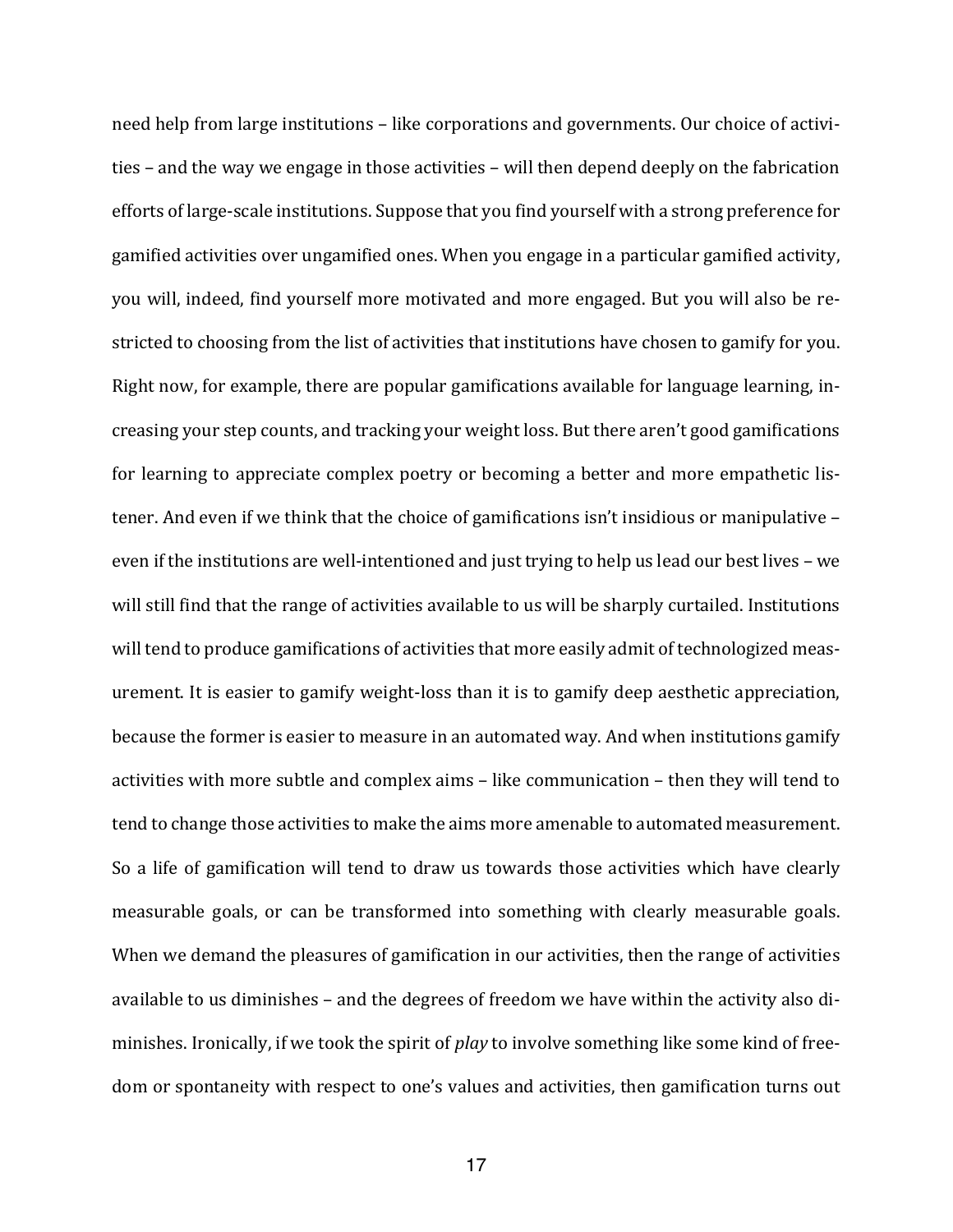to be the opposite of play.<sup>15</sup>

#### **How gamification changes us**

So far, we've discussed how gamification can change the goals of the activity and so change how we conduct the activity. There is now a further question: how might gamification change the users themselves? How might they transform the users' lasting values?

Much depends here on how the users motivationally interact with the scores. There are several different ways that interaction could go. First, users can treat Twitter as a game proper, taking on its goals temporarily for the sake of the pleasure during the activity. Second, they can internalize those scores and transform their long-term goals for communication. Third, they could keep the scores at motivational arm's length, treating them only as a measure of some useful resource, but not permitting the scores to function directly in their motivation in any way. Let's look at these various possibilities one by one.

First, suppose one treats Twitter as a game proper. Let's call such a person a *game-playing user*. Such a user temporarily adopts Twitter's scores as their goal while they play Twitter, and then puts those goals away afterwards. In that case, their local adoption of those game-goals wouldn't count as a long-term change in their value. And this practice would be perfectly harmless, if Twitter were really a game through and through — but Twitter is not.

Real games have special properties. As Johann Huizinga famously put it, a game occurs in a separated place  $-$  a place he called "the magic circle"  $-$  where we take on alternate roles, and our actions took on alternate meanings (Huizinga, 1971). Or, as Annika Waern puts it, games take place inside an interpretive frame, where we agree to reinterpret the meanings

<sup>&</sup>lt;sup>15</sup> This view of play is fairly common in the literature, but this precise articulation is from Maria Lugones (1987).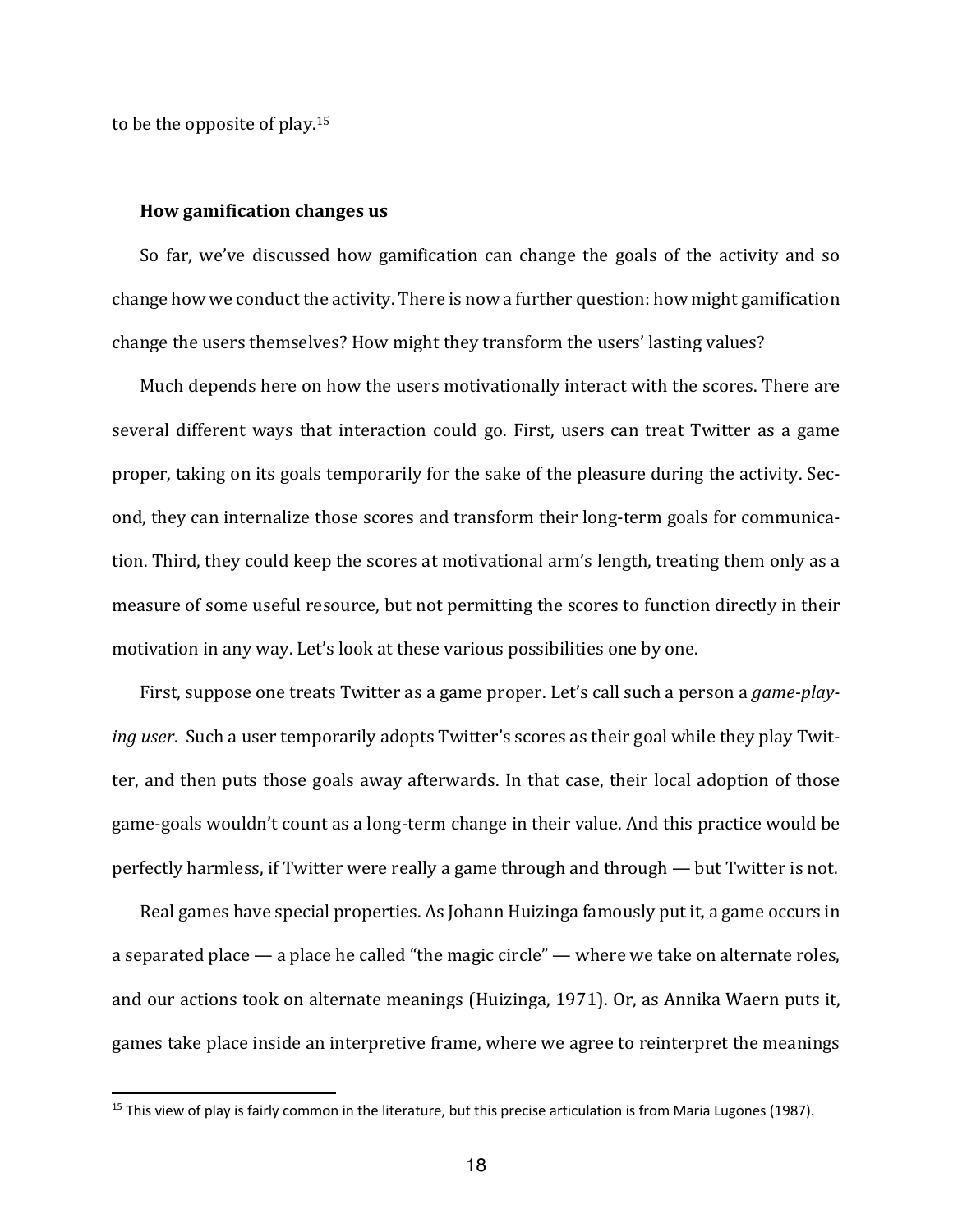of the acts inside the game (Waern, 2012). These are philosophically rich descriptions of a familiar phenomenon. Actions in games are screened off, in important ways, from ordinary life. When we are playing basketball, and you block my pass, I do not take this to be a sign of your long-term hostility towards me. When we are playing at having an insult contest, we don't take each other's speech to be indicative of our actual attitudes or beliefs about the world.16

And there are, in fact, conversational practices that are games, through and through. These are explicit, temporary practices where we conduct conversation while taking on specific goals, obeying specific obstructions, and taking on specific roles. There are structured games of deceit, intended to be played at parties or as tabletop games, like Mafia, Werewolf, *The Resistance: Avalon,* and *Spyfall*. There are also informal conversational games, like when we sit around and try to come up with the best insult about each other's mothers. What makes the deceit in true games morally permissible is that we all know, going in, not to take the in-game speech seriously.<sup>17</sup> I don't actually take your "Yo mama" insults to be presented as reliable testimony about the state of the world. Such games involve the voluntary and consensual entrance, by all the players, into an alternative game-space, where the players know to interpret the actions and communications inside the game under a special light  $-$  to not treat them as ordinary, real-world actions.

 $16$  The "magic circle" notion has come under significant fire, which I believe can be located in a famously overstated version presented in *Rules of Play*, an influential early game-design textbook. According to that textbook — at least, according to some readers — magic circles were *impermeable* membranes for meaning, across which no moral judgment or consequence could cross (Salen and Zimmerman, 95-97). I am relying here on what I take to be a more minimal and defensible version of the magic circle. For various defenses of more reasonable accountings of the magic circle, see (Stenros, 2012; Waern, 2012; Nguyen 2020, 177-180).

 $17$  For further discussion of the moral transition into game-life, see (Weimer, 2012; Kretchmar, 2012; Nguyen, 2017).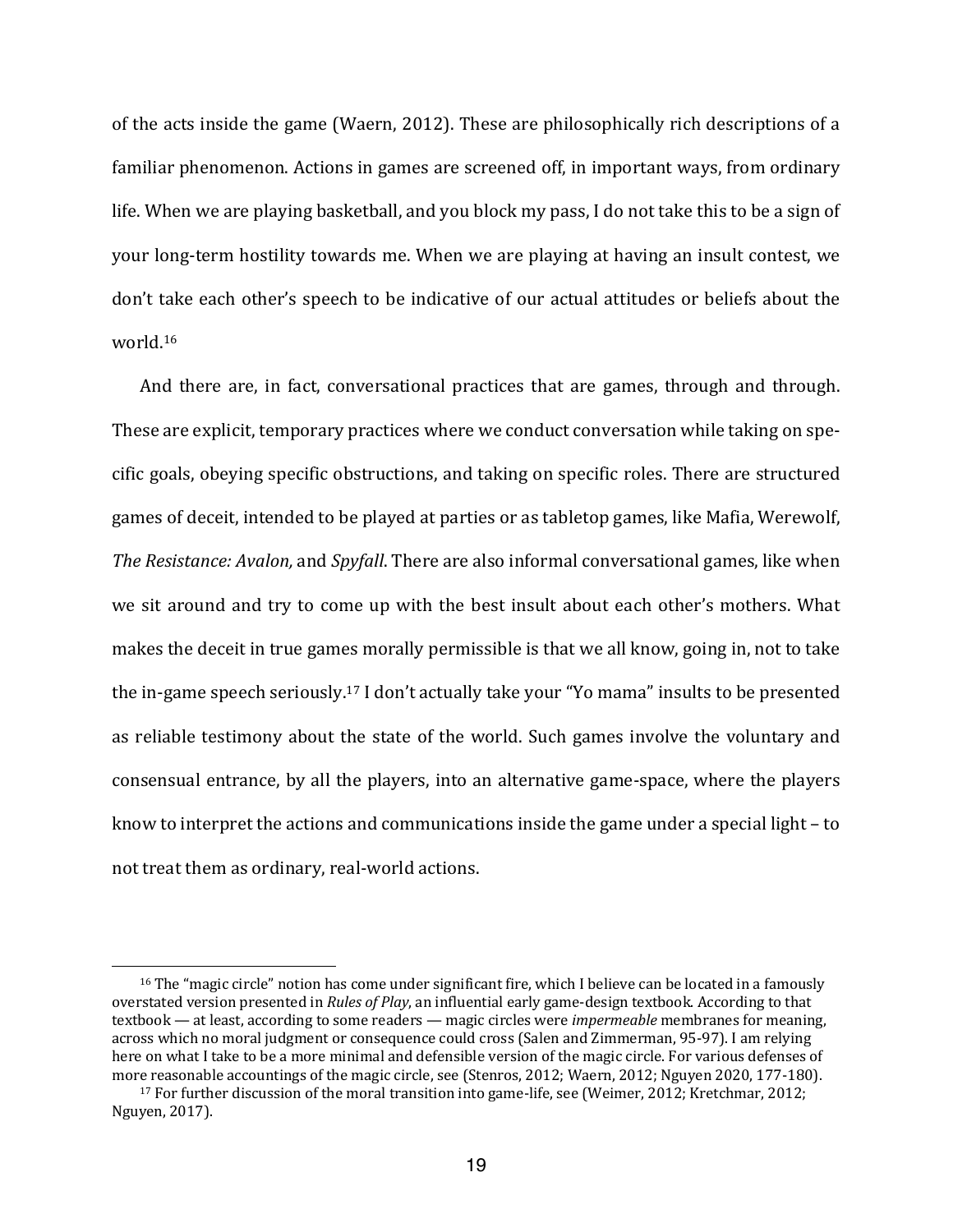But those aren't the normative conventions around most of Twitter. The majority of Twitter presents itself as, and is taken to be, ordinary discourse. For the most part, we think that people on Twitter are representing their real beliefs and trying to make claims about the actual world.<sup>18</sup> A user who approaches Twitter as a literal game, then, runs the risk of undermining the epistemic goods available to the other users. Suppose I'm on Twitter to actually communicate about ideas, and you're playing a game with Twitter  $-$  saying whatever it takes to get the most Likes and Retweets for the sheer fun of it. If I don't realize you're playing a game, then I will be profoundly misinformed by your tweets. Those who approach Twitter explicitly as a game, but don't clearly mark themselves as game-players, are conversing in bad faith. They are presenting themselves as engaging in a discursive, epistemic practice while actually being guided by non-epistemic motives. And, insofar as other Twitter users take game-playing users as serious participants in sincere discourse, then these others will be mistaking gaming talk for serious testimony.<sup>19</sup>

Second, users could internalize the scores of Twitter, permitting their enduring goals with to be influenced by Twitter's scoring mechanism. Twitter makes this easy, by making those scores so prominent and so pervasive.

 $18$  An exception is so-called Weird Twitter, which is a sub-network devoted to irony and verbal gameplaying, largely its own, largely segregated network. But that is, of course, a specific exception — and not a particularly risky one, since Weird Twitter tweets are so bizarre and incomprehensible, that they are not likely to be mistaken for ordinary discourse. Weird Twitter is a game proper, with clear indicators that the users as just playing around. But things are different elsewhere Twitter. I suspect that many other people are playing a game with Twitter with political speech, on the main stage of Twitter, which is a far more dangerous affair.

 $19$  To put this into the technical language of the epistemology of testimony: I take Twitter to be a context in which most tweets are treated as "assertions". To use Elizabeth Fricker's account: when S asserts that P to an audience H, they thereby vouch for the truth of P to H, presenting P as being so, such that H can form belief that P on S's say-so. An assertion that P represents the asserter as knowing P (Fricker, 2006). Game-playing users, then, are presenting non-assertions into an assertoric context, where others can be reasonably expected to treat them as assertions.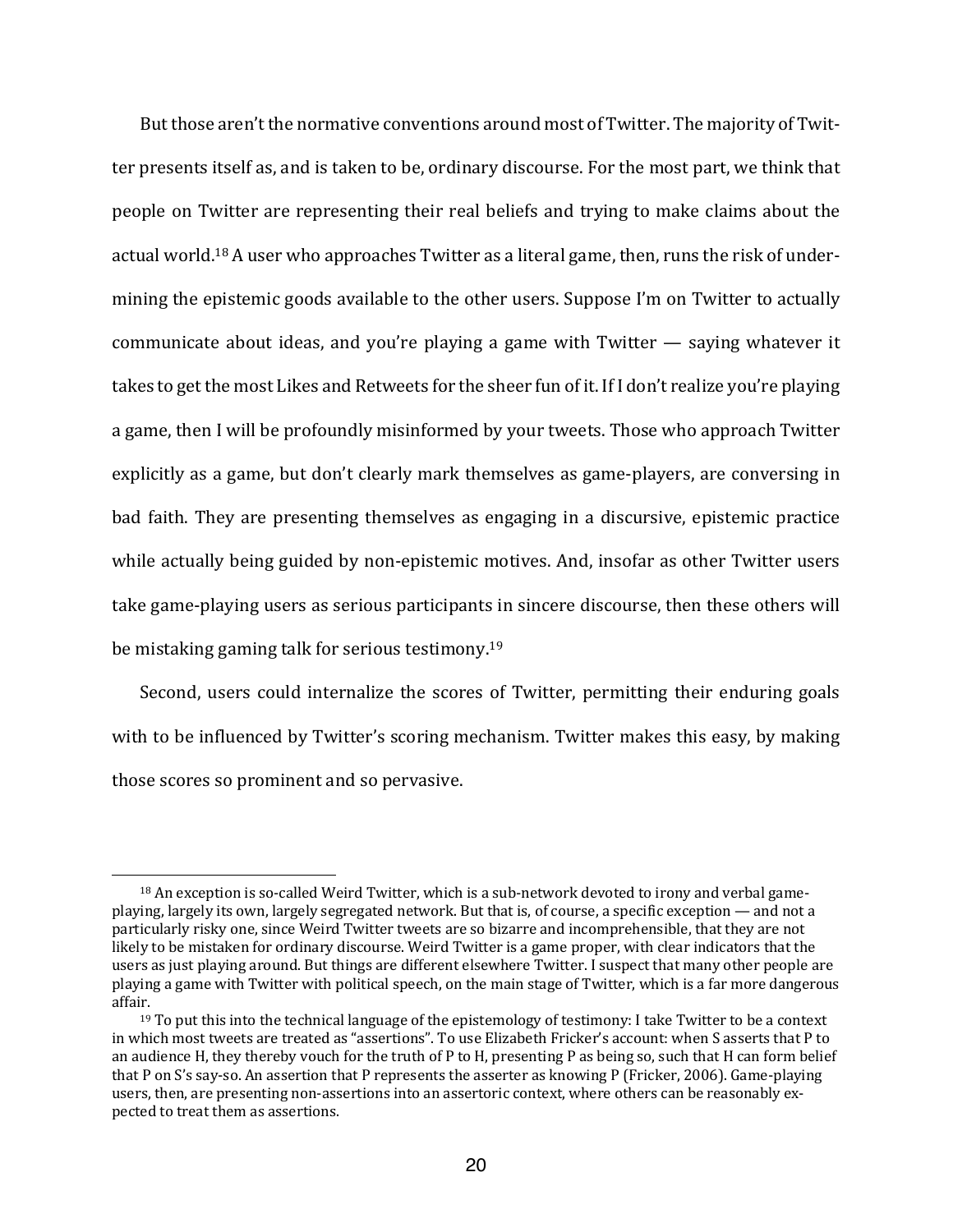Twitter is a part of a larger phenomenon here, which we can call *value capture*.<sup>20</sup> Value capture occurs when:

1. Our natural values are rich, subtle, and hard-to-express.

2. We are placed in a social or institutional setting which presents simplified, typically quantified, versions of our values back to ourselves.

3. The simplified versions take over in our motivation and deliberation.

Some examples: starting to exercise for the sake of your health, then getting captured by FitBit and coming to just care about your daily step-counts. Going to school for the sake of a good education and coming out obsessed your GPA. Becoming a pre-law for the sake of public interest and legal activism, and then coming to care more about getting admitted to the best law school according the *US News & World Report's* law school rankings.<sup>21</sup> And, of course, going onto Twitter for the sake of communication, connection, and shared understanding  $$ and coming out obsessed with maximizing Likes, Retweets, and Follower counts. And, obviously, a high step-count isn't the same as good health; a high GPA isn't the same as a good education; and high Twitter Likes aren't the same as connection or collective understanding.

Value capture occurs when our values undergo a long-term and enduring simplification, as guided by the external metrics provided by institutions and technologies. The worry here isn't that our values couldn't ever be expressed in quantified form, in principle. Rather, it's

 $^{20}$  I introduced the notion of value capture in (Nguyen, 2020, 189-215), though my views have, I think, matured since that earlier sketch.

<sup>&</sup>lt;sup>21</sup> Wendy Espeland and Michael Sauder's *Engines of Anxiety* is a thorough - and deeply alarming - account of how the *USN&WR's* law school rankings have profoundly changed student motivations (Espeland and Sauder, 2016).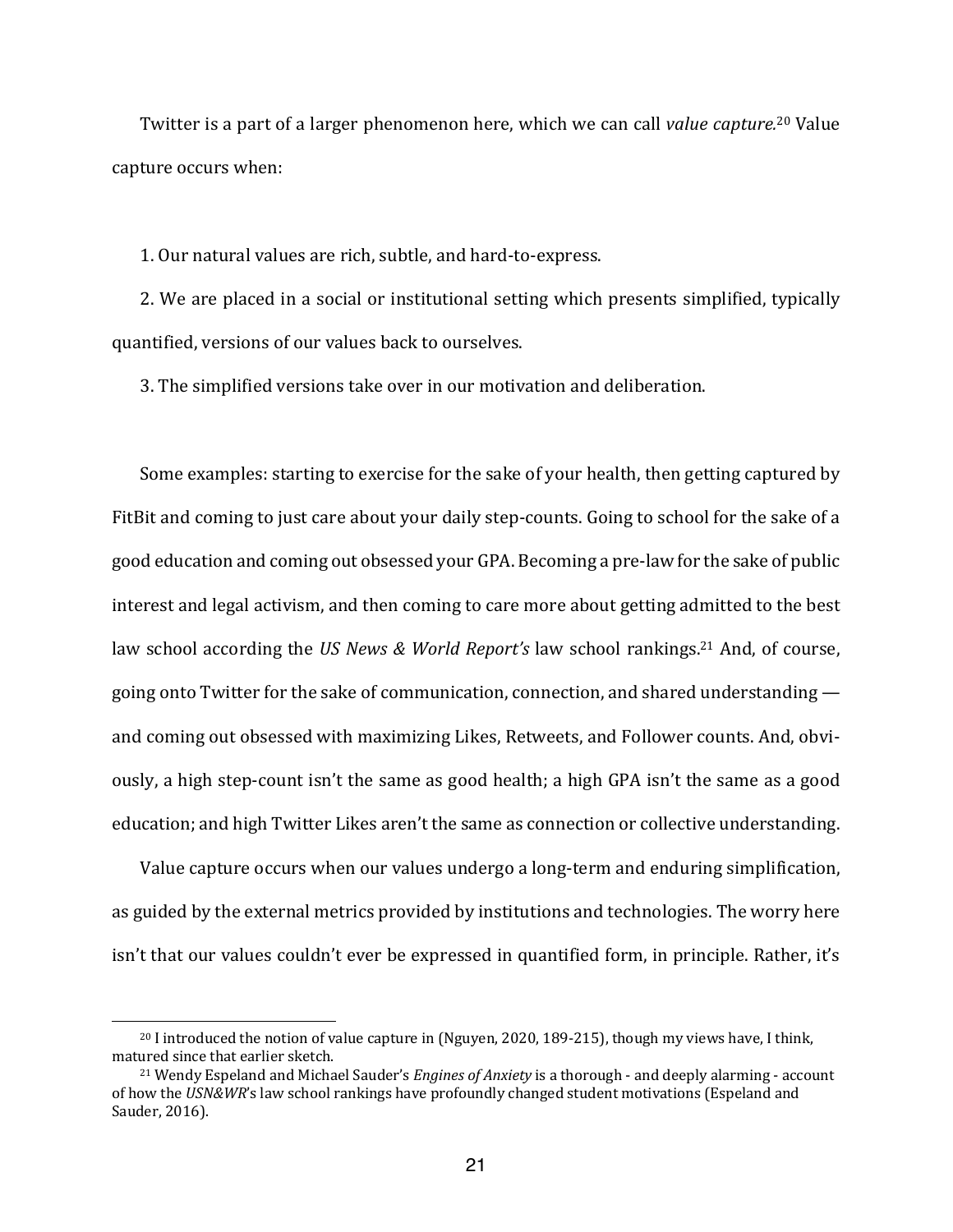that the kind of metrics, measures, and gamified scoring that we typically encounter in our life with bureaucracies, institutions, and corporations are almost always radical simplifications of the values they claim to be measuring. Those simplifications may have certain uses in administration, management, or large-scale scientific data-collection. But what makes them useful for those functions is, in fact, their very simplification.

It's useful here to borrow from a nearby discussion: that of the simplifications involved in bureaucratic quantifications. As Theodore Porter puts it, institutional quantification is driven by an interest in making information highly portable. Rich, nuanced qualitative information is difficult to manage from any sort of informational center. We need to strip out the context-sensitive details and nuance in order to transmit it easily between contexts (Porter, 1996). This is why such quantification is beloved of centralized bureaucracies, which need to pass information to distant managers, and up many levels in the hierarchy of administration (Scott, 1998).<sup>22</sup>

This context-stripping standardization also allows us to aggregate the information arithmetically. Think, for example, of how teachers assess students. Teachers could offer each student rich and individualized commentary about the strengths and weaknesses of their academic work. Such individualized commentary would be vastly useful to the students. But such individualized commentary is incredibly hard to aggregate and manage by upper level administrators. How is an administrator supposed to compare the portfolio evaluations of the art department with the mathematical performance of the statistics students? So teachers are asked to provide quantified grades for their students, which can then easily be averaged across classes for one students, and across all the students in a department, university,

<sup>&</sup>lt;sup>22</sup> I am also influenced here by (Perrow, 2014; Merry, 2016).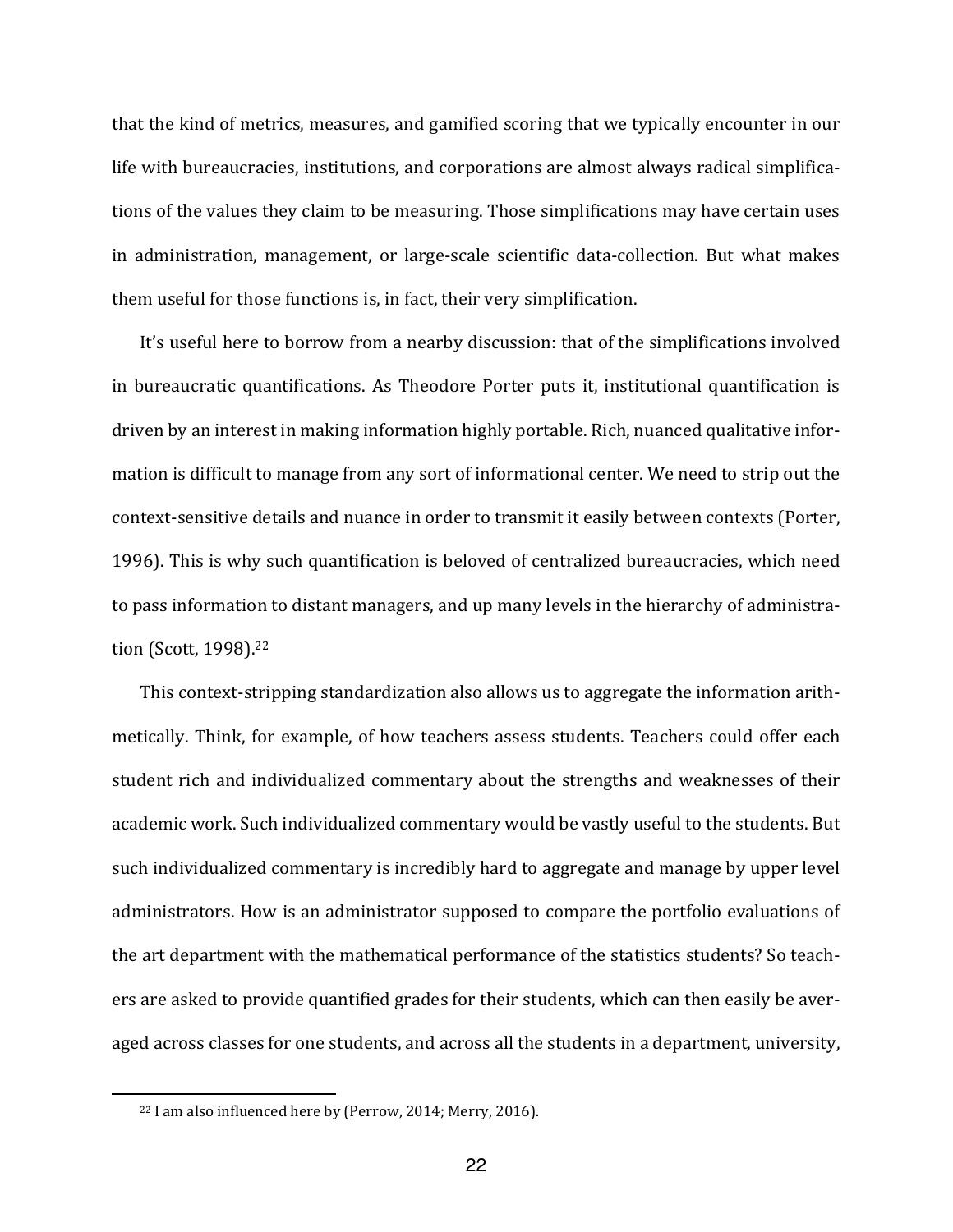or school district. Quantified grades strip out much of the most important information. But that context-stripping renders information into a standardized form that can be operated upon arithmetically. This allows managers of massive, sprawling institutions to bring their entire domain into view  $-$  by putting information in standardized form and then aggregating it. Institutional life exerts a pressure on information, pushing it towards quantified, aggregable form. Notice that these forces do not typically arise to support our individual interests, but instead the interests of management and large-scale administration. But, problematically, those quantifications appeal to our motivations precisely because of their apparent clarity. And once we offer simple, quantified metrics for success, those metrics take over in the motivations of so many people.<sup>23</sup>

A similar pressure occurs with overt gamifications, especially ones in an automated, technological context — though the motivations for simplifying may be slightly different. In order to create the motivational rewards of gamification, we need to provide a score. In order to provide that score, we need to offer reliable scoring mechanism. And in a large-scale, technologized context like Twitter, that scoring mechanism needs to function automatically. Twitter can't offer a score based on quality of engagement, empathy, or depth of thought. It can only score us on what is easily legible to its systems: like whether or not somebody clicks on Like.

Such scores present a game-like motivational lure. But because they can also be inte-

 $23$  For excellent case studies into the motivational pull of quantifications, see Sally Engle Merry's (2016) study of the use of simplified metrics and indicators in motivating political action; and Espeland and Sauder's (2016) study of the effects of law school rankings on the motivations of students and donors. This brief sketch of value capture, quantified bureaucracy, and seductive clarity here will be developed in future work.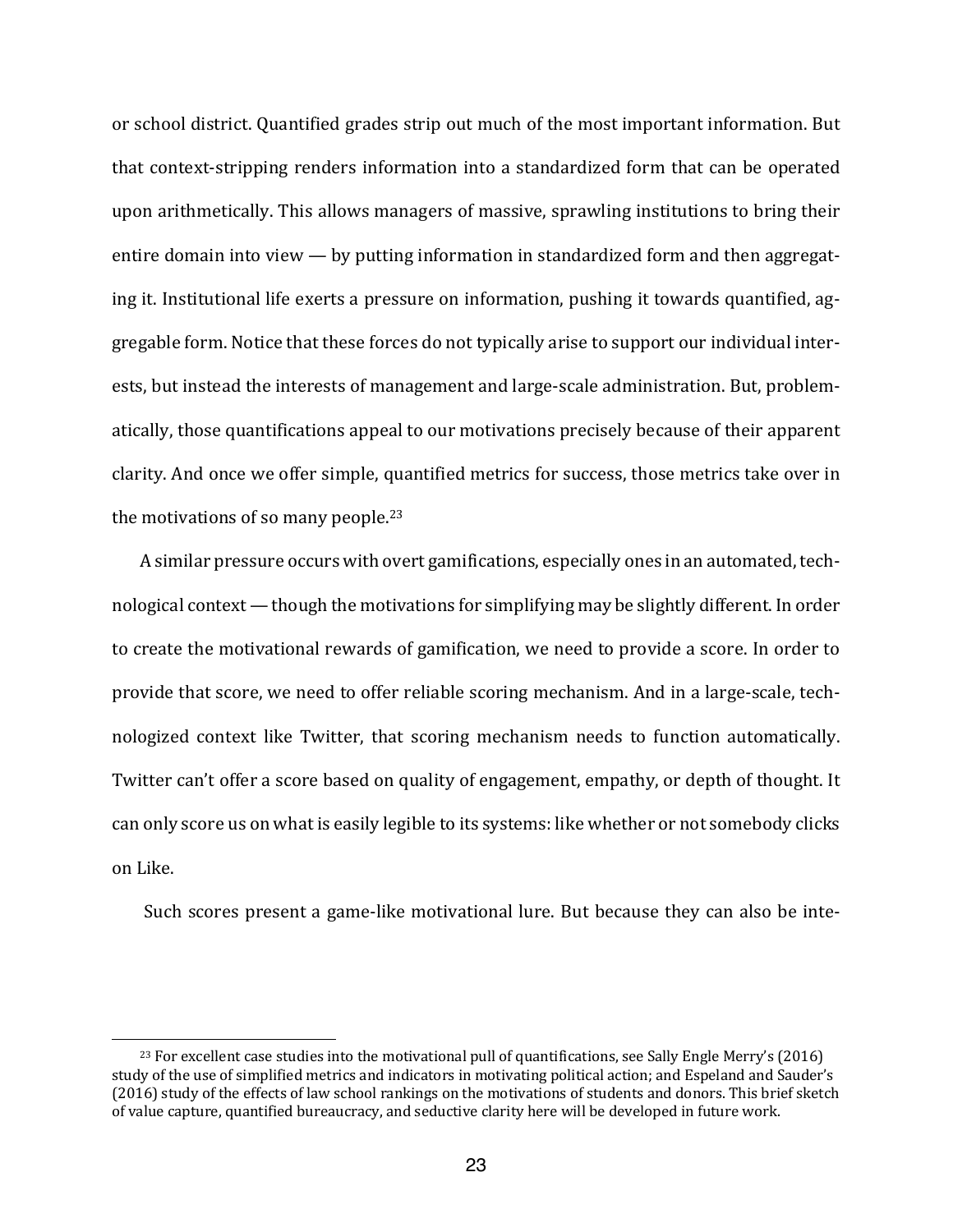grated arithmetically, they can be used to generate more gamifications down the line. Consider, for example, how FitBit's scores nest. FitBit provides me with a daily score for my walking. But that score can be averaged, so I can also get a score for my walking success each week, and each month. Since other people's scores can also be averaged, the system can automatically generate rankings and leaderboards, each of which provides another game-like motivational boost. Similarly, Twitter's scores, once rendered into quantified form, can be extracted and used to generate other scores.<sup>24</sup> For example, the explicitly gamified social network Empire.kred creates a second-order game out of social media scores. Empire.kred is a virtual stock market, where individuals are the stocks. Individuals can invest in each other using the game's virtual currency, \$Eaves. Their stock value is based on their social media power, as modified through investments. Empire.kred harvests various scores from other social media networks — like Twitter and Facebook, and then aggregates those scores to drive its virtual stock market.<sup>25</sup> This is possible because those social media networks have already digested evaluations of user success into a standardized and portable format: a numerical score.

The problem with value capture can be put most clearly if we help ourselves to an assumption. There is, it is often thought, a natural aim to belief. Belief aims at the truth.<sup>26</sup> We can be tempted by other motivations to abandon that aim: to believe what will feel pleasant or make things easy for us. But to do so is to abandon the natural aim of belief; it is to subvert

 $^{24}$  Lupton and Smith's (2017) recent study of quantified self-tracking show that many self-trackers are extremely interested in the exportability of self-tracking data — of the ability to send FitBit step-counts to a spreadsheet or more macroscopic health-tracking program. Their approach, however, is more tuned to the data-gathering side, and pays less attention to the motivational possibilities of gamification.

<sup>25</sup> https://play.empire.kred

 $^{26}$  This idea has its most influential statement with Williams (1970). For more recent discussion, see (Velleman, 2000; Wedgewood, 2002).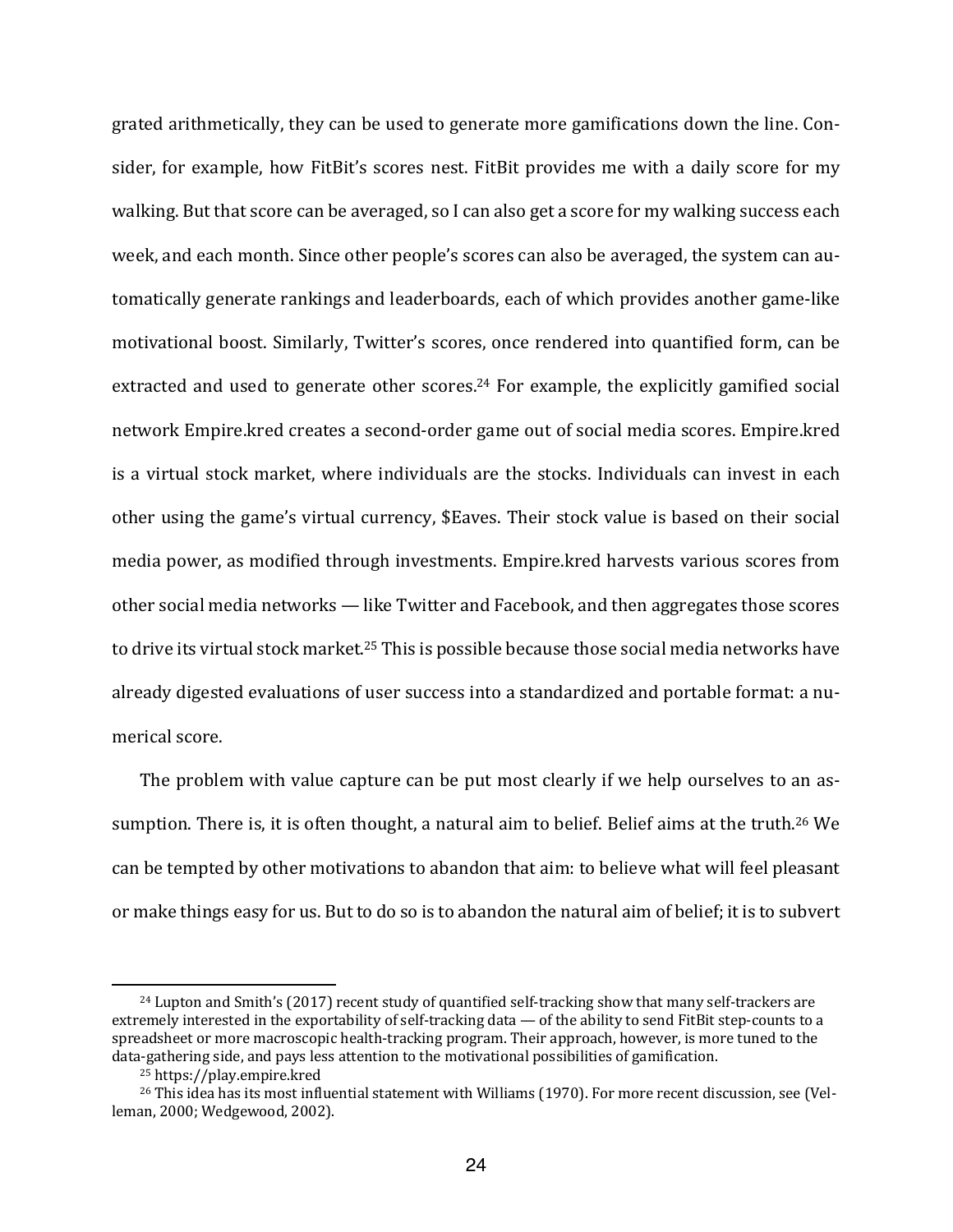the activity of believing. The activity of earnest discourse also seems to have a natural aim, which is the collective pursuit of truth. We aim to express what we think of as true, and to question and challenge each other's expressions, as part of our quest to understand the world. But gamification tempts us to change our goals  $-$  to aim at expressions which maximize our score, rather than those which aid our collective understanding. And it promises to reward us for that change with pleasure. Twitter tempts us to subvert the activity of earnest conversation for hedonistic reasons.

Besides game-playing users and value-captured users, there is a third possibility: that users could treat the scores of Twitter as simple reports of some instrumental resource, useful for the pursuit of further ends. They treat Twitter's numbers, not as setting a goal, but merely as useful data. Let's call such person a *value-independent user*. Such a user has avoided internalizing the scores of Twitter in any way. They have avoided gamification.

Here's what that might look like. Suppose one wanted public influence. A resource for public influence is having a Twitter account with a wide number of followers — and tweets which are heavily retweeted will reach a large number of people. So one could aim for high scores simply as an approximate measure of that instrumental resource. Such a value-independent user wouldn't have any form of change of value or goals, either short-term, or longterm. They also wouldn't be subject to the motivational boosts that arise from more fully inhabiting the scores of Twitter. They would be holding those scores at phenomenal arm's length. Such a user, then, would be free of the more pernicious effects of value capture and game-playing. They have resisted Twitter's invitation to gamification.

Thinking about the value-independent user helps us get clearer on what's wrong with the

25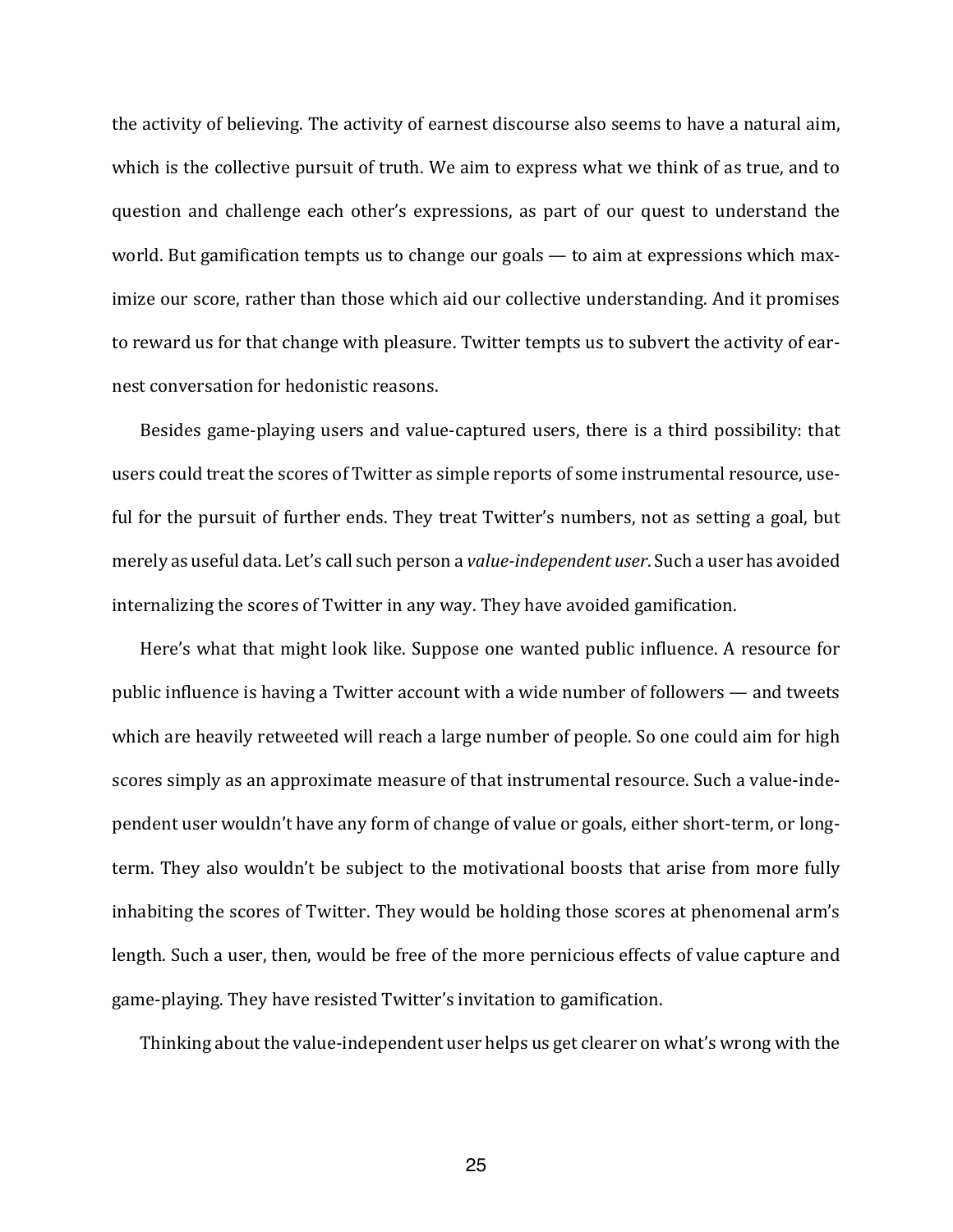value-captured user. The value-independent user manages the scores, where the value-captured user is driven by the scores. Consider, by way of analogy, two relationships you could have with money. First, you could view it as an instrumental resource, to be collected in pursuit of some other value. Second, you could treat it as an enduring end, to be pursued for its own sake. Somebody who sought money as an instrumental resource would manage their pursuit of money in view of their larger ends. Somebody who pursued money as an instrumental resource to happiness, wouldn't take that high-paying job that would destroy their happiness. They would manage their pursuit of money, making sure to pursue money only to the extent that it actually helped their happiness. The person who pursues money for its own sake, however, has no such guiding purpose with which to manage their pursuit of the greatest pile.<sup>27</sup>

Similarly, consider a user who comes to Twitter for the sake of, say, social progress, and sought Followers and Retweets simply as an instrumental resource for their mission. They have an external standpoint from which to manage their pursuit of Followers and Retweets. They wouldn't say *anything* in order to go viral, for many such things they could say would likely undermine their larger purpose. But the person who has been fully value-captured by Twitter's scores has no such limitation. They will be driven to say whatever it takes to go viral and get those points.

For the value-independent user, Twitter's scores are merely a means. But for the valuecaptured user, Twitter's scores have become the end. The act of communication itself has been instrumentalized to the end of Twitter scores. Rather than using Twitter scores to advance their independent values in communication, they have changed the nature of their

 $27$  This paragraph arises from discussions with Aaron James.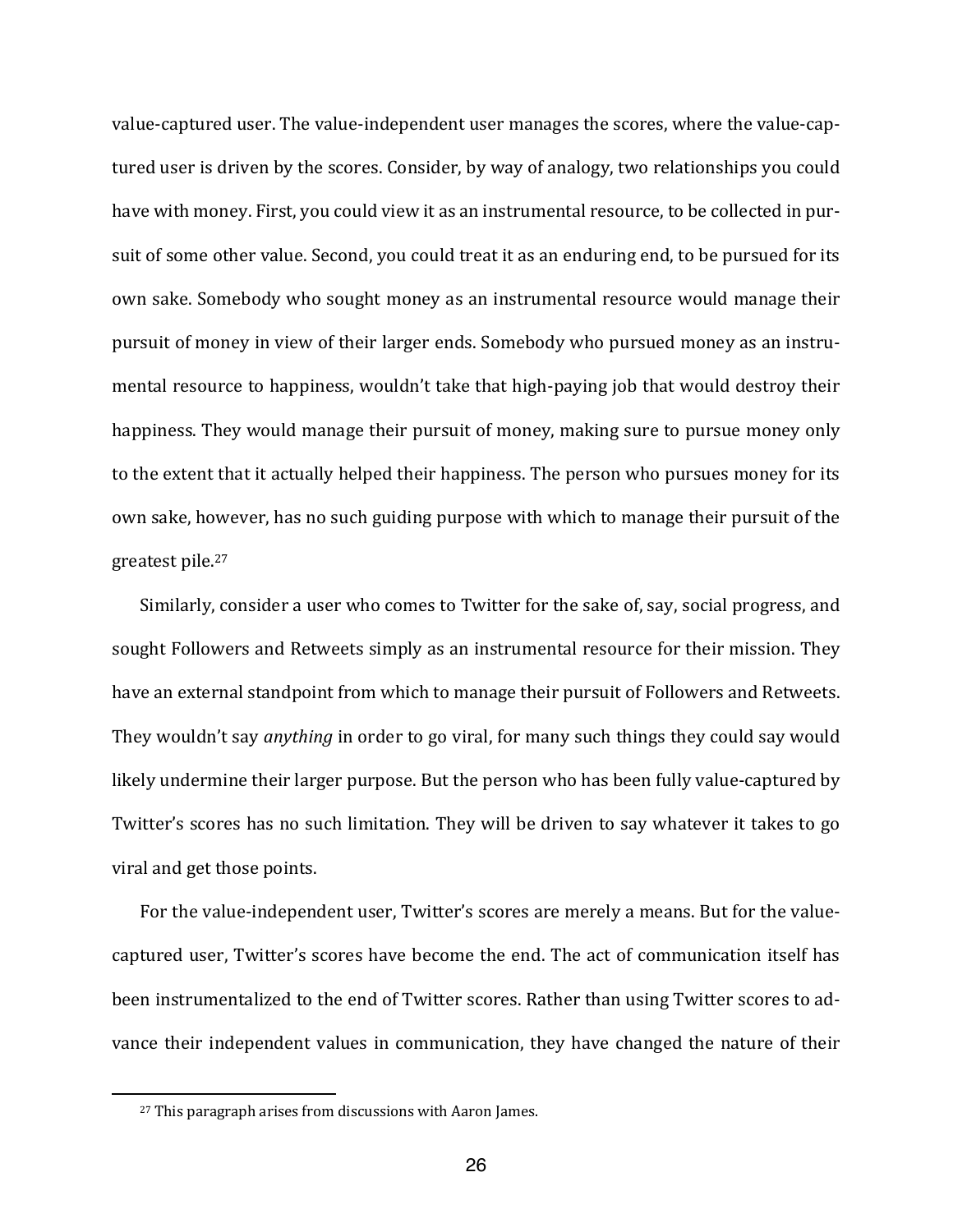communication to advance their pursuit of Twitter scores.

#### **Changing values**

The key notion here is the idea that gamification problematically *instrumentalizes* our goals. The notion of instrumentalization will be useful understanding some of the socially toxic behavior which seems to bloom on Twitter. But first, we'll need a clearer picture of the notion of instrumentalization. For that, we'll need to look, in greater depth, at how and why we fashion new goals for ourselves in games and gamification.

My account of games shows that the player has a rather extraordinary form of agential fluidity. During a game, a player takes on an alternate agency with alternate goals. That agency has been engineered to provide satisfaction for the player who adopts it. Gamification works in a similar way  $-$  it offers us various satisfactions, in exchange for shifting our goals along its engineered lines. Both games and gamification involve instrumentalizing our goals. This is unproblematic in games, but deeply problematic in gamification. Why? Because games are a very peculiar and distinctive sort of activity, and gamification doesn't share in some of the most important features.

The best account of the special nature of games comes from Bernard Suits' marvelous attempt to define 'game'. Suits says that to play a game is to voluntarily take on obstacles to make possible the activity of struggling to overcome them. In other words, in a game, the obstacles are much of the point. We try to run a marathon, and what it is to run a marathon is to try to get to a certain place while submitting to various restrictions. We must run by our own power only - no short-cuts, no taxis. Those restrictions help constitute various obstacles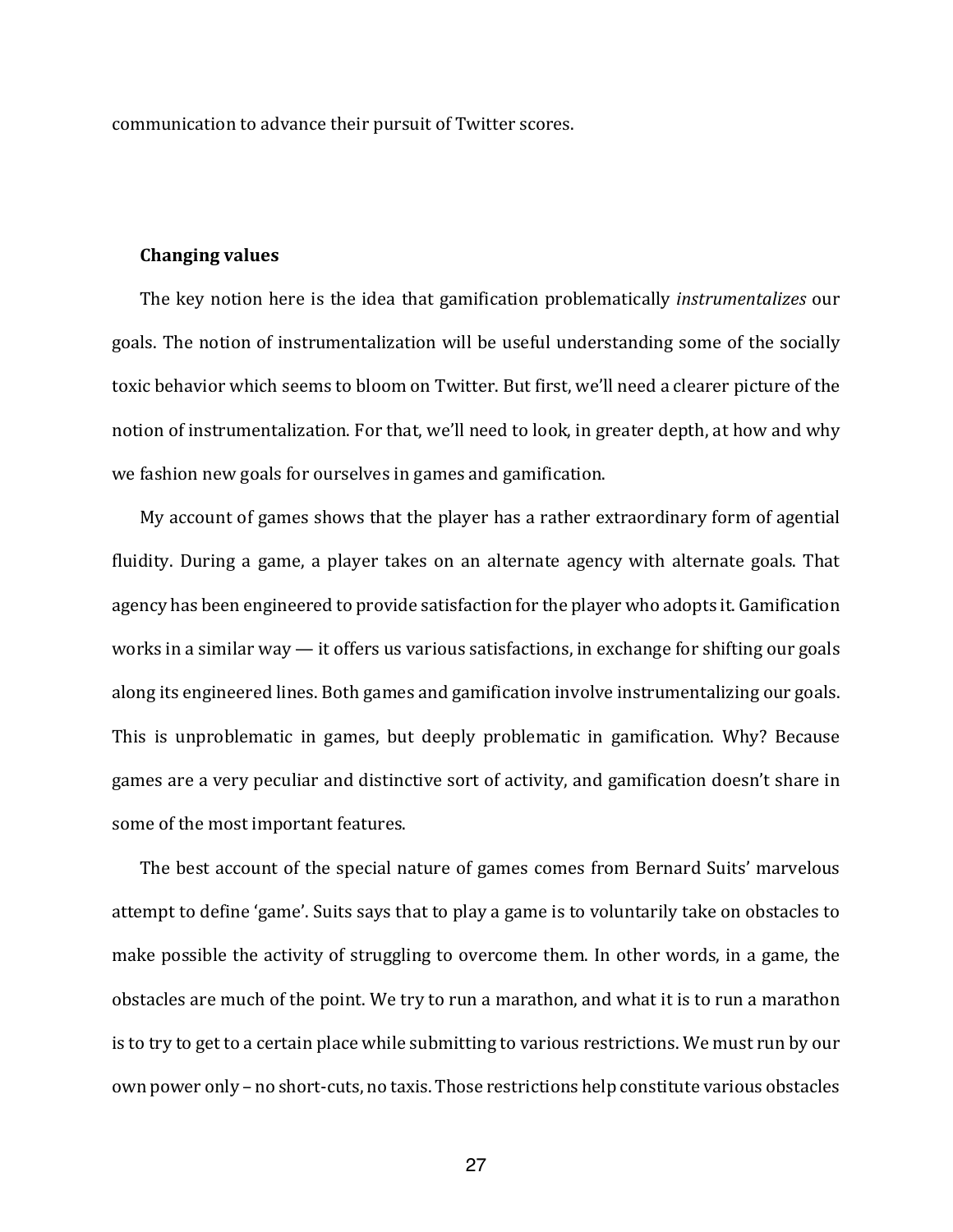for our efforts. But, says Suits, our devotion to these restrictions shows that we are not motivated simply by the independent value of crossing the finish line. If we just cared about being at that particular point in space, in and of itself, we would take the most efficient means to that end — like a taxi. The fact that we are willing to place extra, unnecessary inefficiencies in our way indicates that our interest is not in actually achieving the goal in and of itself, but in achieving it inside certain specified restrictions. Our interest is to achieve the goal by way *of a particular, constructed form of activity.* As Suits puts it, in a game, the restrictions help constitute the very activity we are interested in performing. What it is to run a marathon, is to run a certain distance under one's own power. If we took a taxi, we wouldn't be running a marathon at all (Suits,  $2014$ ).<sup>28</sup>

As I have argued elsewhere, Suits' account reveals the possibility of a very peculiar motivational structure.<sup>29</sup> There are two different motivational structures for playing a game. One could be an *achievement* player, who plays the game for the value of winning. Or one could be a *striving* player, who takes on a temporary interest in winning for the sake of engagement in a struggle. (One could also play for both motivations, in varying proportions.) Striving play is a very special motivational structure; it involves a motivational inversion from ordinary life. In ordinary life, we take the means for the sake of achieving the ends. But in game life, we select the ends for the sake of the means. We take on a temporary end, and we submerge

 $^{28}$  I don't think gamified activities count as games proper for reasons that are tangential to the topics for this paper. Briefly, according to Suits' definition, which I largely endorse, games are activities where the *goal* of the game is partially constituted by the *designated restrictions* on that goal. What it is to make a basket in basketball is, in part, constituted by the player's having obeyed the dribbling restriction. For a further discussion of this point, see Nguyen (2020, 27-73). The goals in gamified activities are not restriction-constituted in this way.

 $^{29}$  This is a very brief presentation of one argument for the existence of striving play, among several I have offered elsewhere. The most detailed version of this analysis occurs in (Nguyen, 2020, 27-73).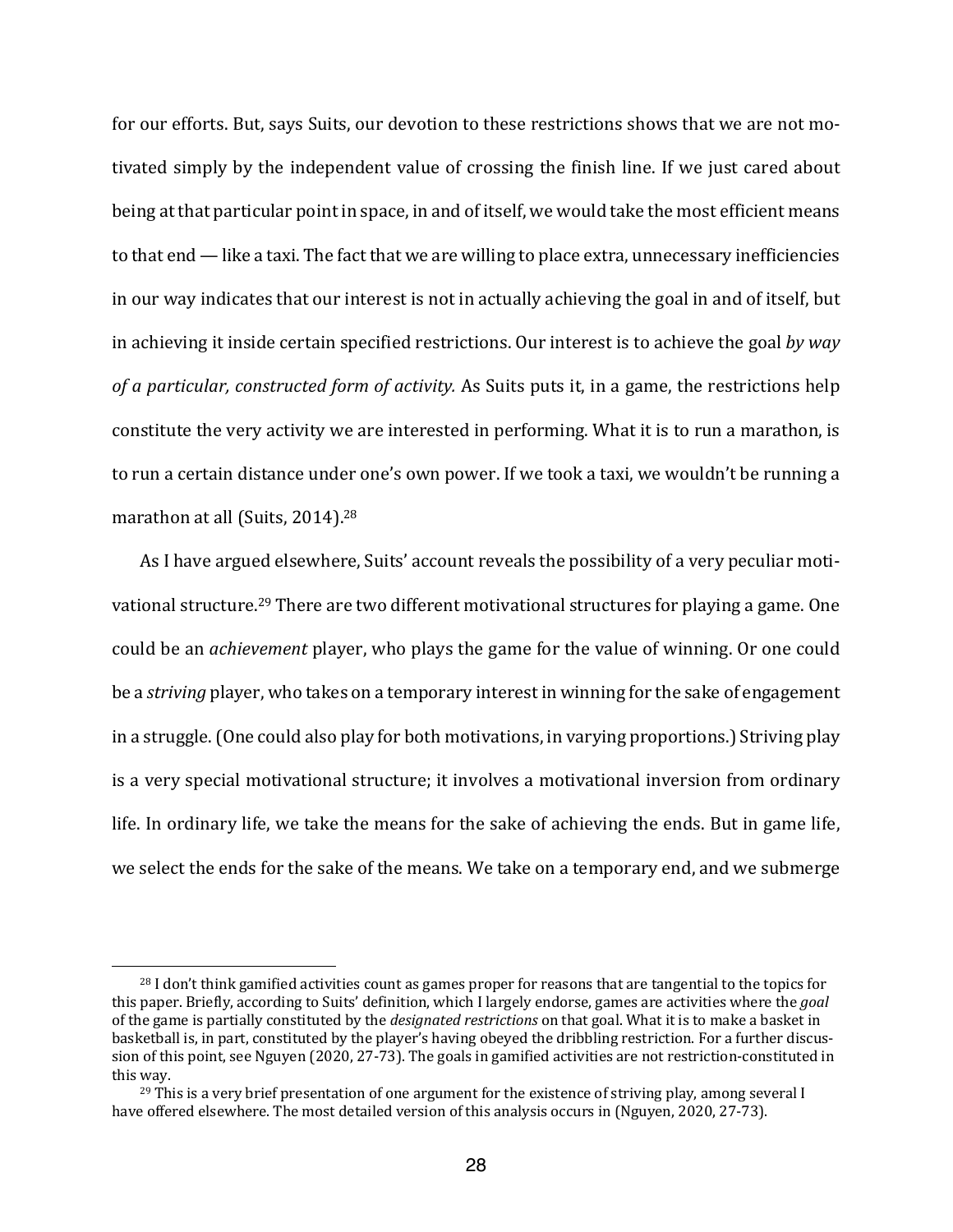ourselves in  $it.^{30}$ 

When my spouse and I play games, we want to both have a good time, so we look for games that we're both relatively good at. We can see the fact that we're both striving players by how we manipulate our capacity to win in the long-term. Suppose that we have found a game at which we are perfectly matched and are having a lovely set of intense gaming sessions with. Suppose one of us finds a strategy guide to that game. If that person were to read it by themselves, they would pull ahead and start winning. If we were achievement players, then we each should want to read that guide. But we don't, and it is perfectly reasonable that we don't. We are willing to suppress our capacity to win in the long-term  $-$  even though we try, with all our might, to win during the game. Our extra-game behavior reveals that we aren't actually interested in winning in any enduring sense. Our interest in winning is merely something we temporarily adopt, in order to create the experience of that delicious struggle.

And the goal we pursue in the game is often disconnected from our enduring goals and  $ends$  — at least, disconnected in the usual linear sense. In many games, our real purpose is to have fun, but we can only have fun by trying to win. But we don't really care about winning; we just adopt a temporary interest in winning so that we can engage in the fun activity of trying. But after the game is through, we can dispense with that interest in winning. For example: I can start a game of Charades at a party for fun. In order to have fun, I have to genuinely try to achieve the goals of the game  $-$  to communicate concepts through gestures, without speech. But after the game, I discard that desire. After all, if I lost at Charades, but we all had a good time together, then I achieved my true purpose. Only an especially poor

 $30$  Some philosophers may protest that I have posited the impossible: that we can desire at will. Please see Nguyen (2019, 451-455) for my argument that striving play reveals that we can, in fact, desire at will.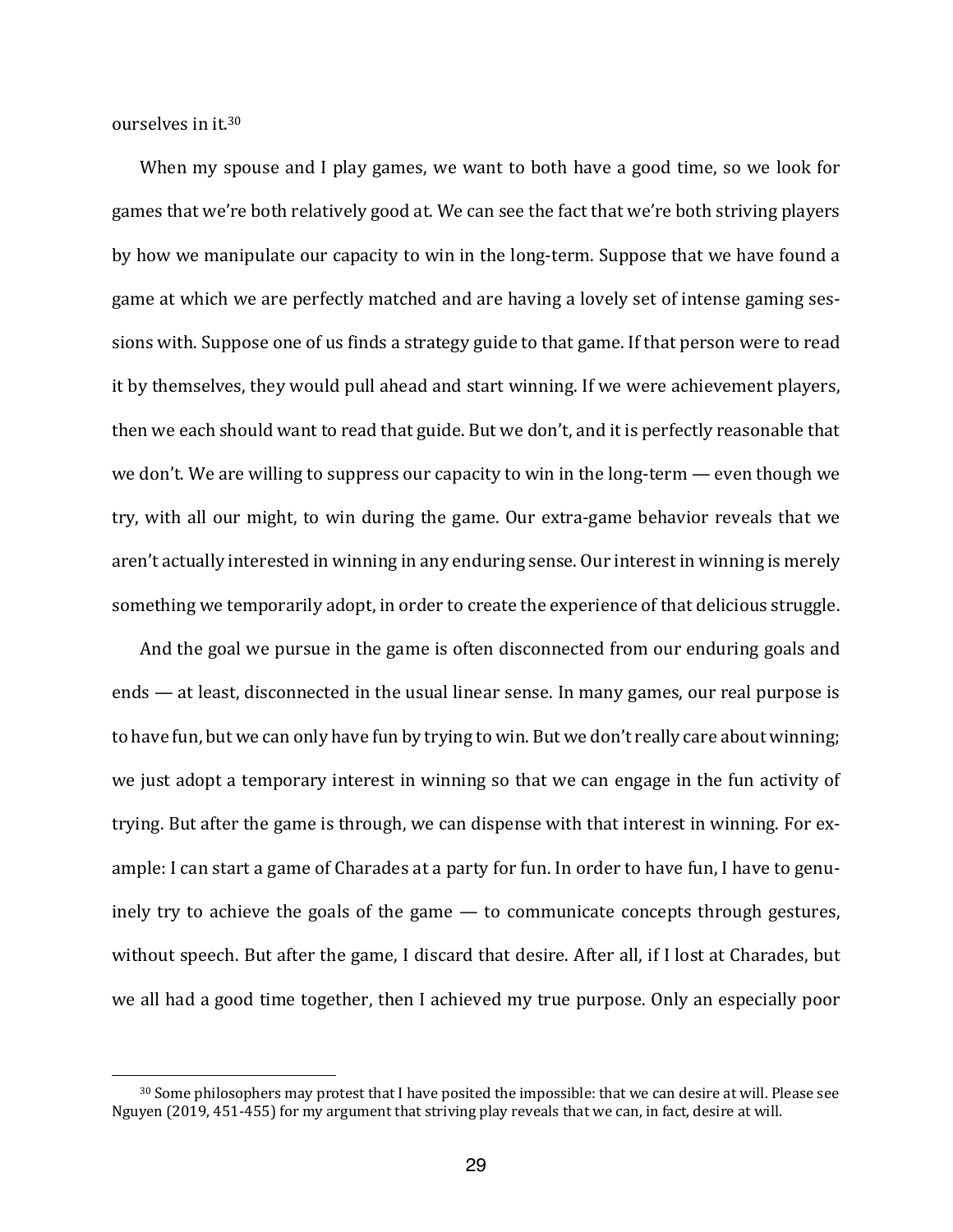sport would think the whole enterprise a failure because they had lost at Charades.

So, when we justify our game goals in striving play, we do not do so in reference to the value of the goal itself, or to what follows from it. We justify the game's goals by pointing to the value of the activity of pursuing those goals. Thus, striving play *instrumentalizes* our adoption of goals. In striving play, we adopt a goal, not for its own value. Our adoption of a game-goal is justified in terms of the activity of pursuit that goal structures.

Here, then, is a key difference between games proper and the gamification of non-game life. In striving games, the goals of games are temporary. More importantly, they are disconnected from the network of our enduring ends. In striving play, my in-game goal is winning, but I don't actually care about winning in the long-term. I achieve my real purpose – fun, satisfaction, exercise  $-$  by pursuing the win, and not by actually winning. And this is why it is perfectly permissible for game designers to change the goals of game-activity. Game-goals can be made as simple and narrowed as is convenient because they aren't directly attached to our enduring ends. Game designers are changing the play-goals that guide an artificial activity, which has been screened off from many real-world consequences.

But gamification is an entirely different matter. In gamification, the designers are instrumentalizing the goals of our real-life activities. FitBit, by gamifying exercise, invites us to change our goals for our health and fitness. And Twitter, by gamifying discourse, invites us to change our goals for conversation, communication, and declaration. Instrumentalizing one's goals is fine in striving games, because the goals in games were never valuable, in and of themselves, in the first place. But in real life activity, the goals are often independently valuable. So when we gamify those activities and instrumentalize those ends for the sake of pleasure, we risk losing sight of the real importance of the activity. Twitter's gamification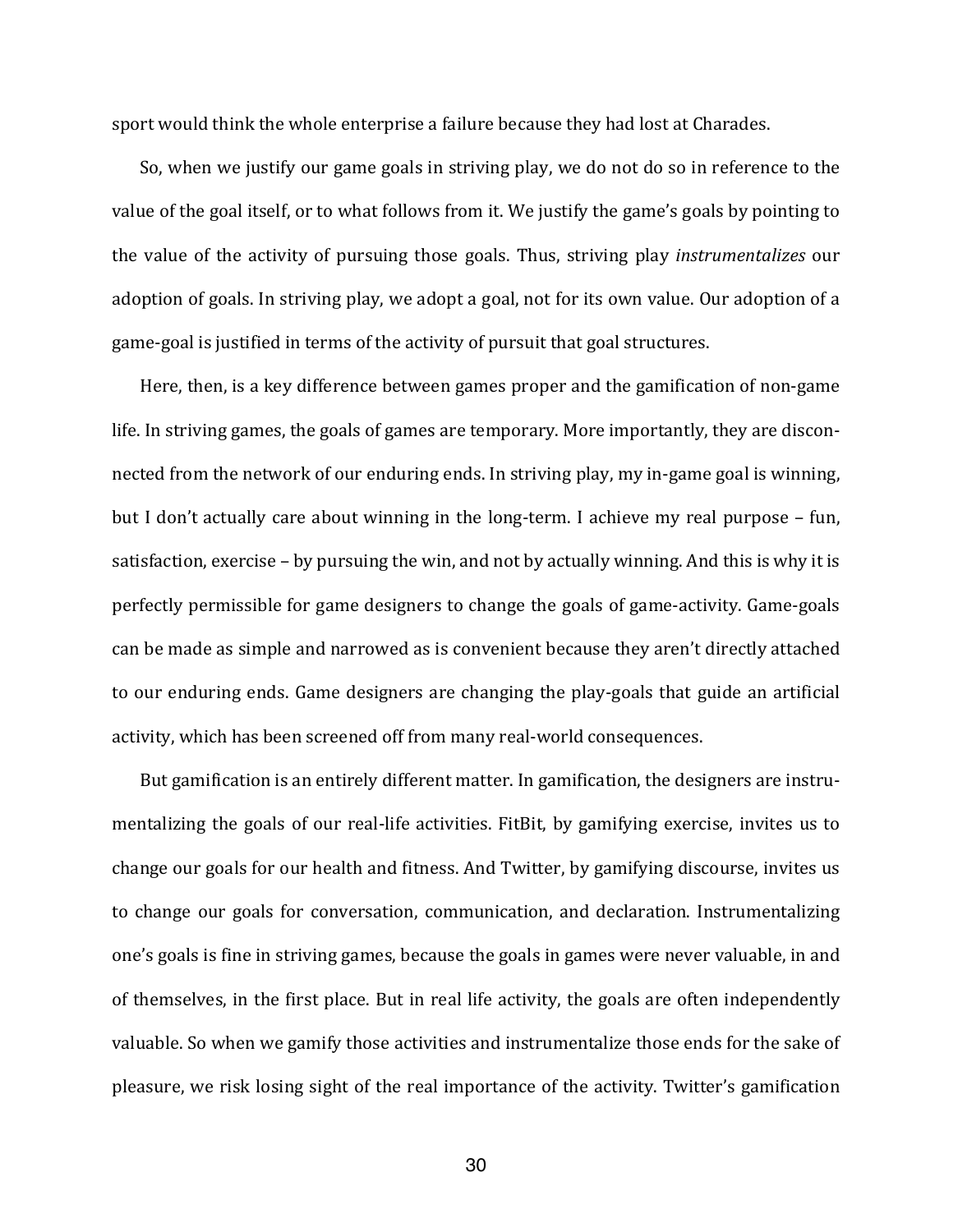changes our communicative goals away from understanding, connection, and the collective pursuit of truth, and bends them towards something much more impoverished.

#### **Twitter and toxicity**

I've discussed elsewhere two problematic social phenomena associated with polarized discourse: echo chambers and moral outrage porn. Both of these phenomena seem to flourish on social media. We are now in the position to offer the beginnings of an explanation for this relationship. Gamification, echo chambers, and moral outrage porn all share a common central thread: a willingness to instrumentalize what ought not be instrumentalized.

Let's first get clearer on these other phenomena. First: as I've argued elsewhere, echo chambers are best understood as structures of manipulated trust. Echo chamber members have been systematically taught to distrust everybody on the outside (Nguyen, 2018).

To put it more formally: an echo chamber is a social structure in which:

1. One must subscribe to a certain belief system to be a member.

2. That belief system includes the belief that all non-members are untrustworthy, and all members trustworthy.

Thus, echo chambers inculcate a radical trust disparity between members and non-members. The belief system includes some explanation for why everybody on the outside is untrustworthy. In the modern landscape, those explanations often take the form of conspiracy theories  $-$  like, "The liberal media is in the grip of George Soros and totally corrupt." And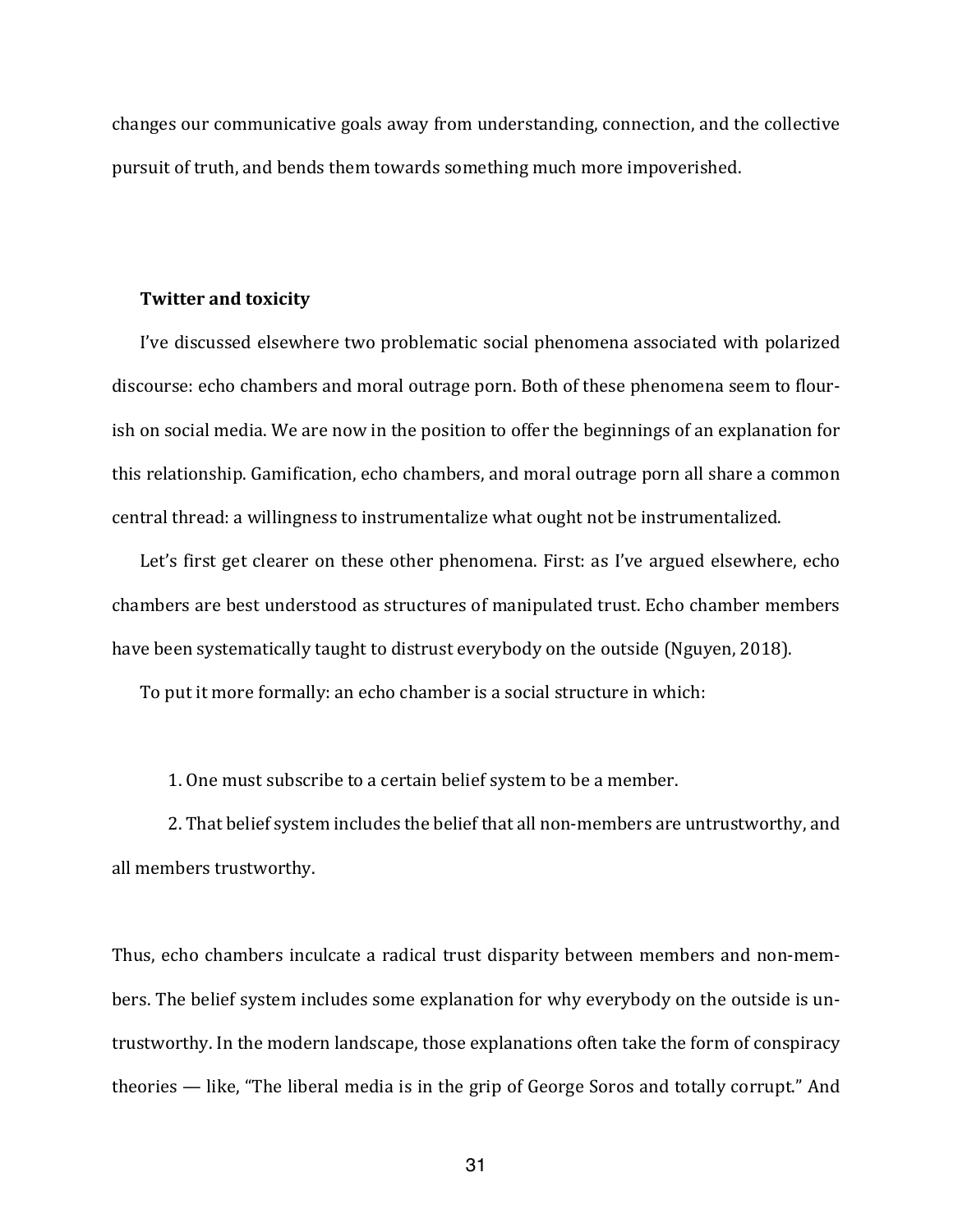the trust disparity is self-reinforcing. The more you trust your fellow echo chamber members, the more their agreement will confirm your shared belief system. And the more you confirm that belief system, the more you will trust your fellow members and distrust outsiders.

Compare echo chambers to a nearby phenomenon: that of epistemic bubbles. An epistemic bubble is a social structure where insiders aren't exposed to views on the outside. Despite the superficial similarity, epistemic bubbles and echo chambers work through entirely different mechanisms. In an echo chamber, inside members may have plenty of exposure to outside views, but outside voices have been undermined. Epistemic bubbles are structures of bad connectivity; echo chambers are structures of manipulated credence. In an epistemic bubble, outside voices aren't heard; in an echo chamber, outside voices have been systematically discredited. 

Importantly, I've argued, many problematic belief communities have been misdiagnosed as epistemic bubbles. But actually, they are mostly the result of echo chambers. It isn't that climate change deniers, for example, are simply unaware of what climate change scientist think, or the standard publicly available arguments for climate change. They are, for the most part, quite well acquainted with those arguments and conclusions. It is that they think that the institutions of climate change science have been systematically corrupted and are untrustworthy. This helps explains the intractability of climate change denialists. Since an epistemic bubble works through simply *omitting* outside voices, we should be able to shatter one simply by exposing an insider to more voices and more viewpoints. We should expect epistemic bubbles to go down with the first contact to the missing evidence. But echo cham-

32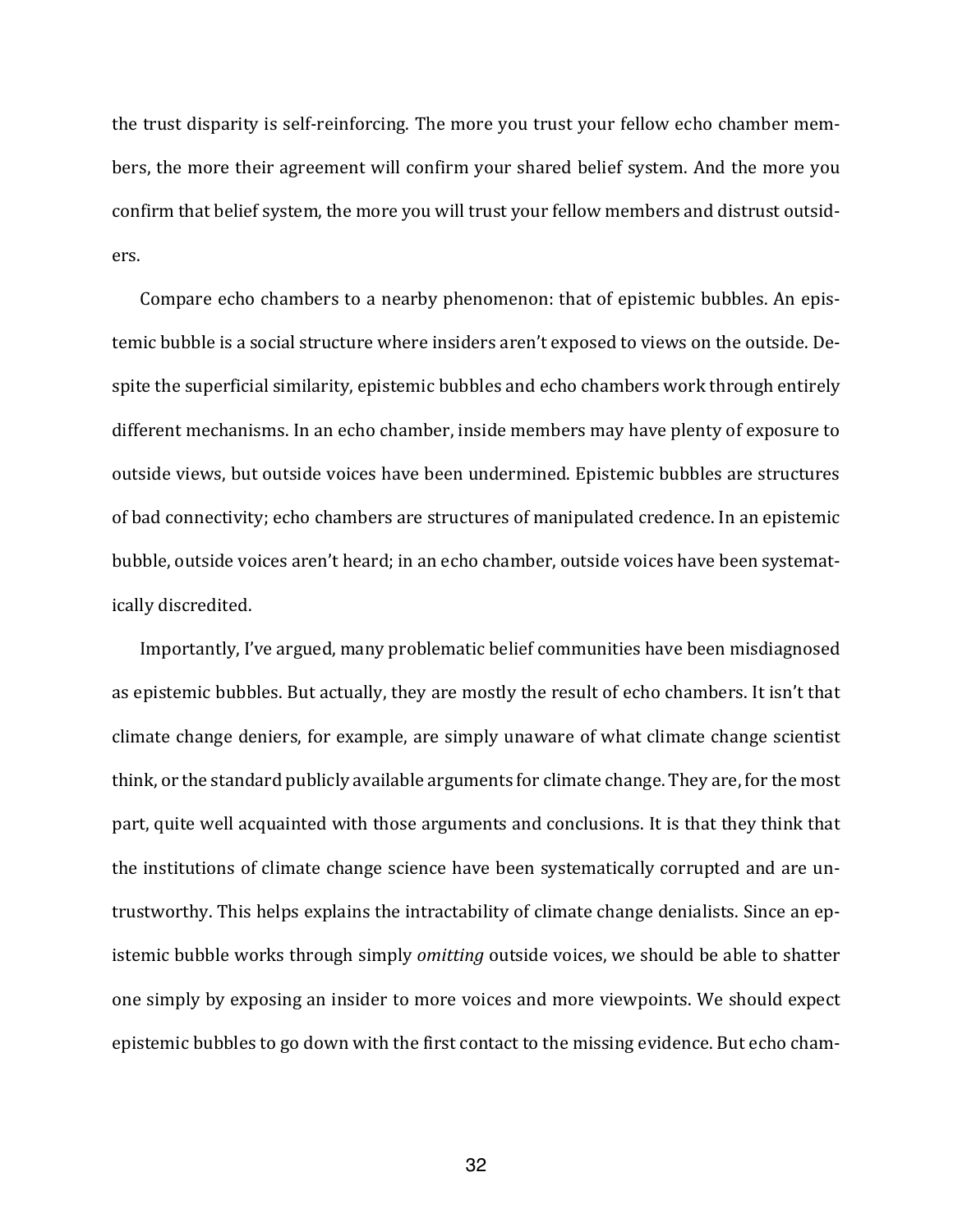ber members are pre-prepared for encounters with external viewpoints and armed with explanatory mechanisms to dismiss those other voices. Echo chambers are far more robust.

Why might one enter into an echo chamber? In my earlier discussion, I focused on the possibility that one might be raised in an echo chamber, and, through no fault of one's own, been trapped in an errant system of trust. But here I would like to focus on another possibility: that some people choose to enter echo chambers because being in an echo chamber is more comfortable and more pleasurable.

Life outside of an echo chambers is full of all kinds of cognitive difficulties. We must constantly struggle with conflicting evidence and unexplained phenomena. And we are confronted, over and over again, with evidence of our own cognitive fallibility. These confrontations humble  $us$  — which is good for us, but also quite painful.

Echo chambers banish all that epistemic friction.<sup>31</sup> They remove, through distrust, the impact of disagreeing voices. Instead of having to cope with new evidence, echo chambers typically present their members with clear, coherent stories about the world. Instead of the humbling confrontation with the evidence of one's errors, echo chambers offer their members the joys of unanimity and uninterrupted confidence.

And notice: these joys are very much akin to the joys of value clarity that we found in games. And both forms of joy emerge from similar engineered conditions. Games involve redesigning the agent's goals and abilities for pleasure. Echo chambers involve re-engineering their members' belief system and trust settings for pleasure. And echo chambers are dangerous because they re-engineer, not some temporary and segregated belief system, but real-

 $31$  I am influenced here by Jose Medina's (2012) account of epistemic resistance, though I emphasize the idea that the experience of and the processing of epistemic resistance is comfortable, and synthetic epistemic environments engineered to be resistance-less are quite pleasurable.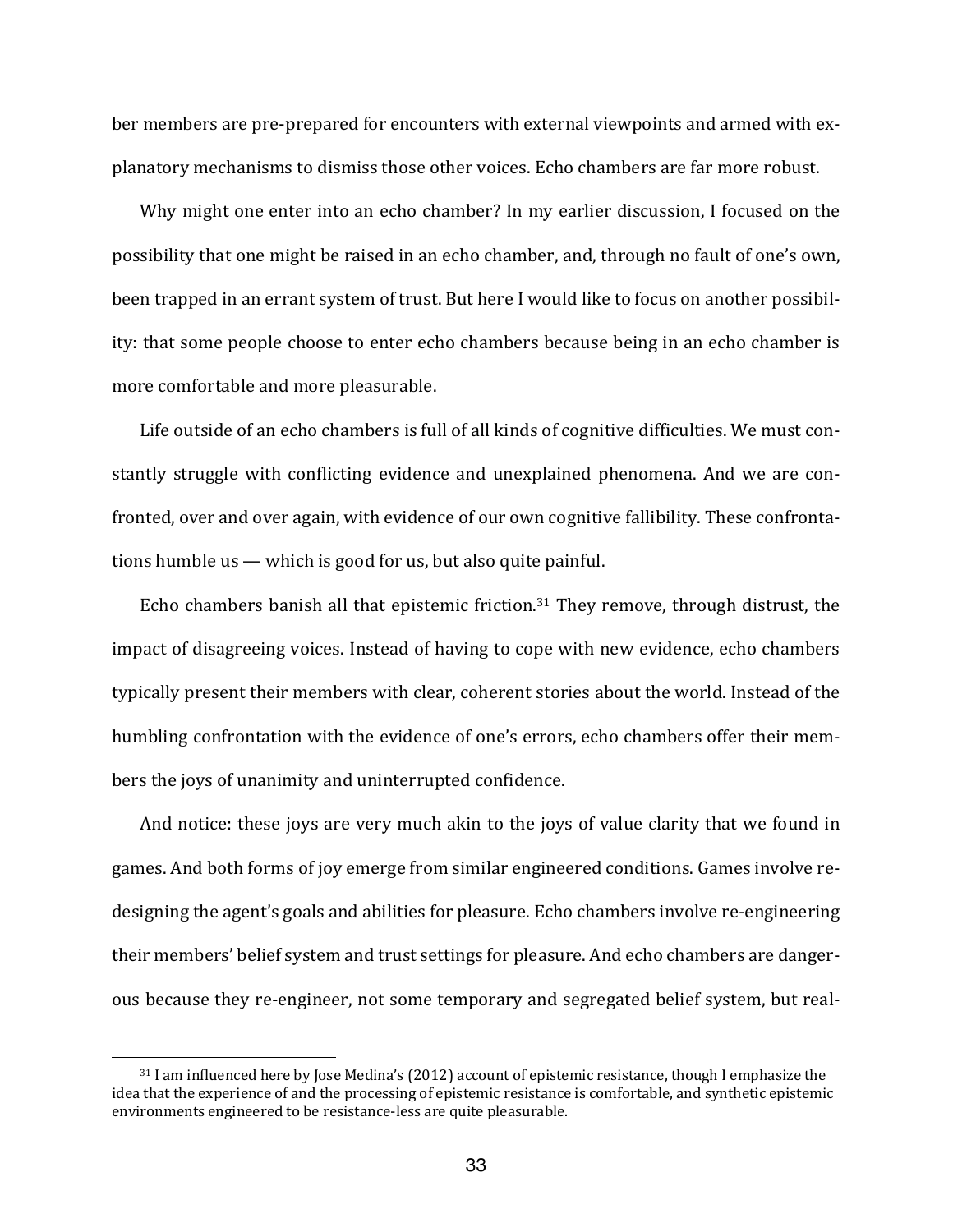life belief systems which govern real-life action.

We can now see the higher-level similarity between gamification and echo chambers. In gamification, we instrumentalize our real-life goals. In particular, the gamification of Twitter involves instrumentalizing the goals associated with discourse. Gamification involves, to a significant degree, abandoning the aim of truth and understanding, and taking on a simpler goal — where that goal was engineered for the sake of pleasures of value clarity. Echo chambers also involve instrumentalizing our belief systems, abandoning the aims of having the beliefs that are true, and trusting the people that are reliable. And, in exchange for abandoning these epistemic aims, echo chambers offer their members the pleasures of confidence, simple coherence, and unity.

There is an interesting complexity in the instrumentalization here. There are two levels of explanation for these simplifying re-designs. It seems plausible, for both Twitter and for many real-world echo chambers, that they are intentionally designed by an external agent. The re-engineering involves instrumentalization at two different levels: at the level of design, and at the level of adoption. Plausibly, Twitter's makers consciously designed it for pleasure and addictiveness, for the sake of profit. So there are two instrumentalizations here. First, Twitter's makers are designing for gamification for the sake of profit, which they pursue by making their design seductively pleasurable to its end-users. And second, those users are accepting the seduction, and gamifying their discourse for the sake of pleasure. At both levels, we find people willing to forsake the original goals of discourse for some other end.

Similarly, many echo chambers are plausibly designed for political control.<sup>32</sup> To that end,

 $32$  This view might strike some as cynical. This is, however, the picture offered by Kathleen Hall Jamieson and Joseph Cappella (2010) in their meticulously researched account of Rush Limbuagh and Fox News' inten-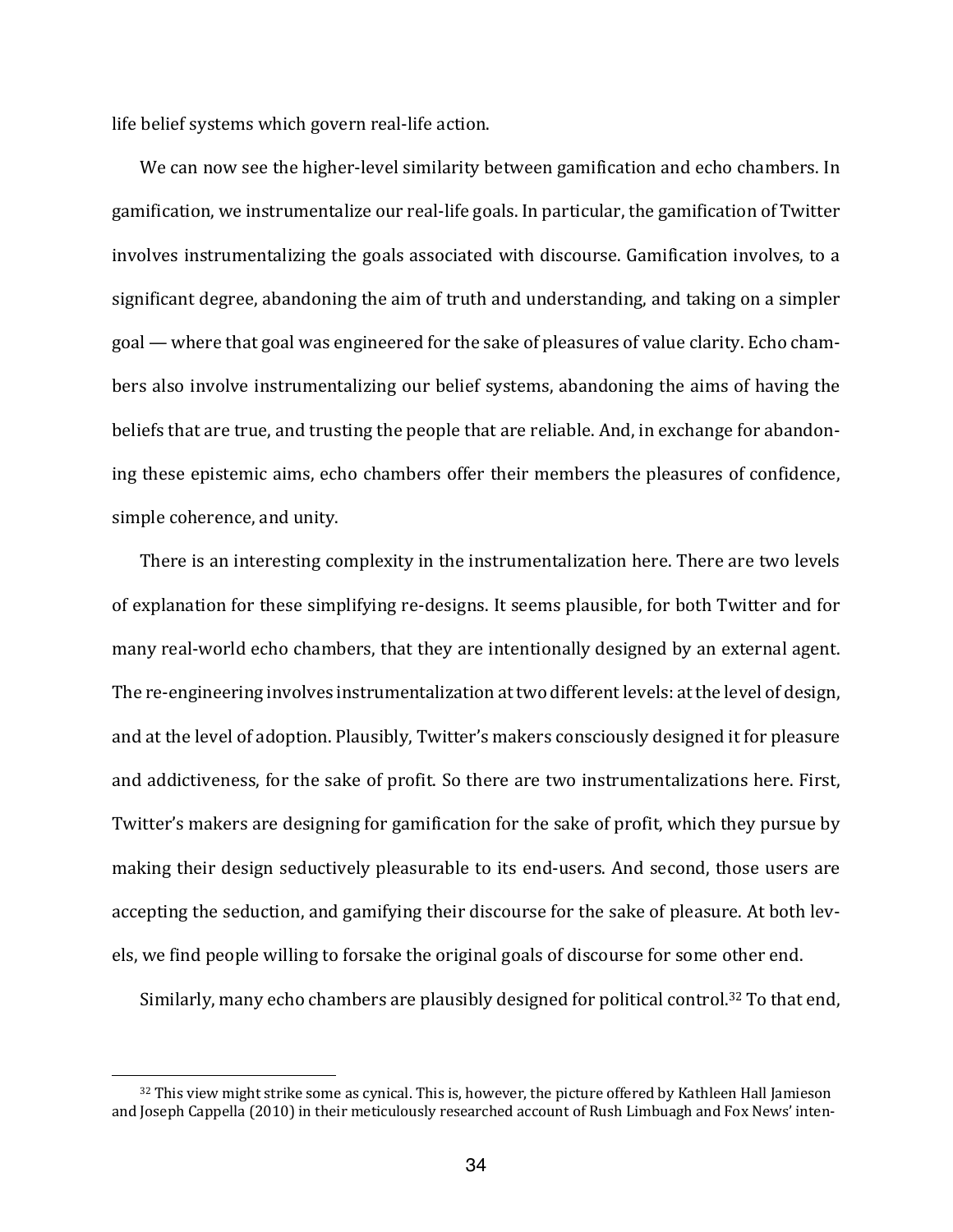designers have a reason to engineer their belief system to be as pleasurable as possible. Once again, there are two instrumentalizations: designers create a belief system for the sake of political control, which involves designing them to be pleasurable to their users. Then users accept those belief systems for the sake of that engineered pleasure. And, once again, at both levels, we find people willing to create or adopt belief systems for reasons that bear, not on their relationship to truth, but to some other end.

Let's turn now to the second toxic phenomenon: moral outrage porn. In earlier work, Bekka Williams and I offer an account of "porn" in the generic sense. We mean to describe the new, modern usage, which includes things like "food porn", "real estate porn", and "closet porn". We propose that a representation is used as generic porn when it is engaged with for the sake of a gratifying reaction, freed from the usual costs and consequences of engaging with the represented content. For example: food porn is pictures of food which people look at to get immediate gratification, while avoiding the calories, cost, and hassle of eating the depicted food. Real estate porn is pictures of expensive, well-maintained homes, which people look at for immediate gratification, while avoiding the costs and hassle of buying and maintaining those actual homes.

This account helps us get a grip on an important phenomenon: moral outrage porn. Moral outrage porn is representations of moral outrage, which people engage with for the immediate gratifications of feelings of moral outrage  $-$  for the pleasures of feeling smug, secure, and confident in the total wrongness of the other side. And they do so while avoiding the

tional construction of an echo chamber. Their book, *Echo Chamber: Rush Limbaugh and the Conservative Media Establishment*, is one of the best early analyses of echo chamber structures, and is the source for my own account of echo chambers.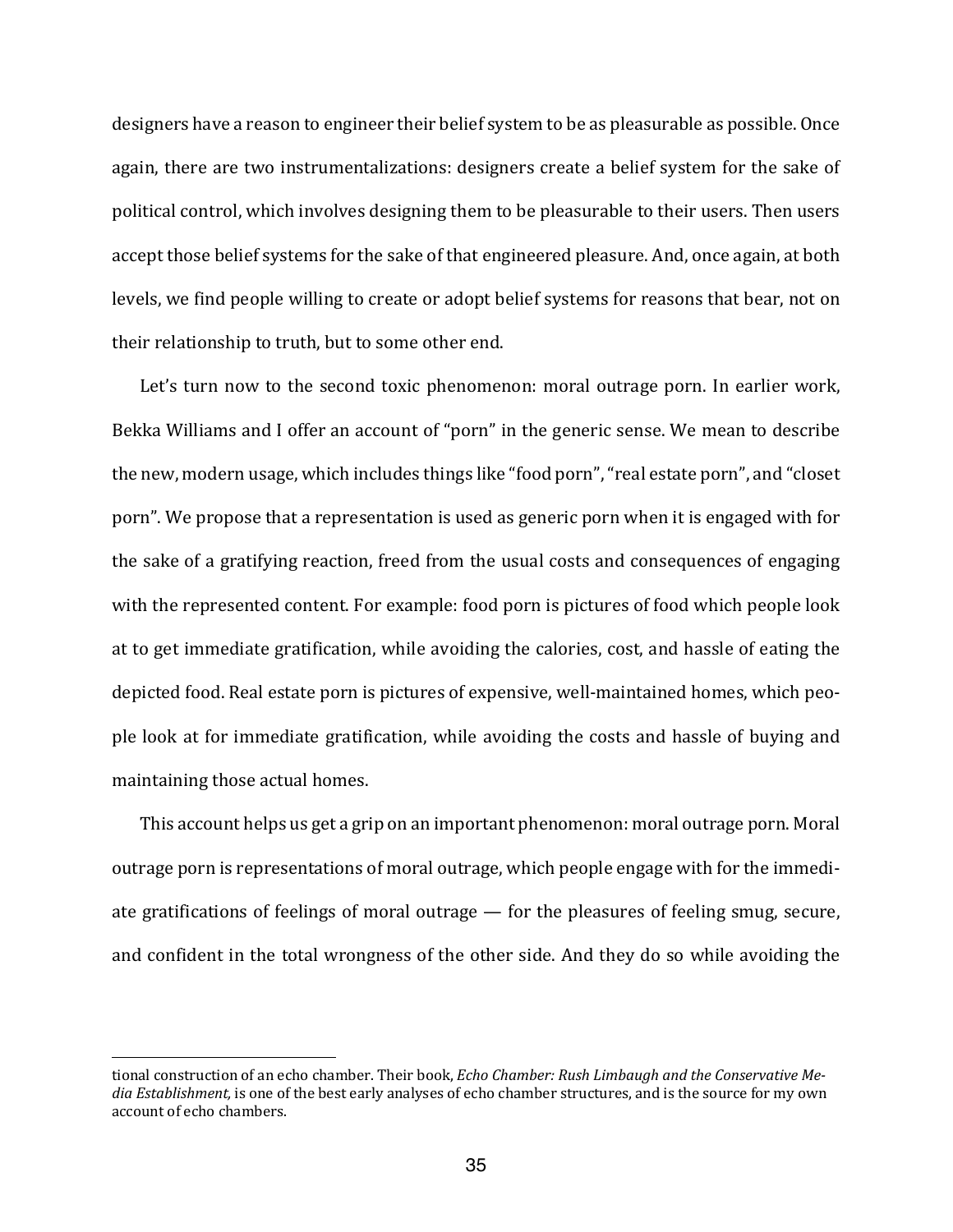costs and consequences of genuine moral engagement: like the pains of struggling to be morally sensitive, the efforts of seeking the right moral beliefs, and the exhaustion of real moral action. We think it quite clear that social media is suffused with moral outrage porn. And moral outrage porn is quite dangerous. If one is interested in using moral outrage porn for pleasure, one will have an incentive to adopt, not the right moral system, but the one that is easiest to crank for pleasure. One will likely be tempted to, say, adopt a simple and absolute moral system, that will give one the easiest access to the pleasures of smug condemnation.

Crucially, our claim isn't that *moral outrage* is bad. Real moral outrage is crucial. Moral outrage, when it emerges from a well-tuned moral sensibility, helps us to register injustice and motivates us to end it. The very problem is that moral outrage porn threatens to corrupt the real thing. The proper target of moral outrage is the genuinely outrageous. But when we use moral outrage porn, we use our own moral outrage for pleasure. And so we are incentivized to change our moral belief system  $-$  to ignore the truth, and adopt those beliefs that will give us the most pleasurable outrage. Moral outrage porn invites us to *instrumentalize our moral beliefs* (Nguyen and Williams, 2020).

So: moral outrage porn and echo chambers often occur together, and they both seem to flourish on social media. Why might that be? We now have the beginnings of an explanation. All of these phenomena involve hedonistic instrumentalization, where we take an attitude or mental state and modify it away from its appropriate target in exchange for pleasure.

Why might a similarity of motivational structure lead to frequent co-occurrence? I suggest that these various hedonistic instrumentalizations occur together because they appeal to the same sorts of motives. In other words, the co-occurrence of gamification, echo chambers, and moral outrage porn are not best explained by features of the individual phenomena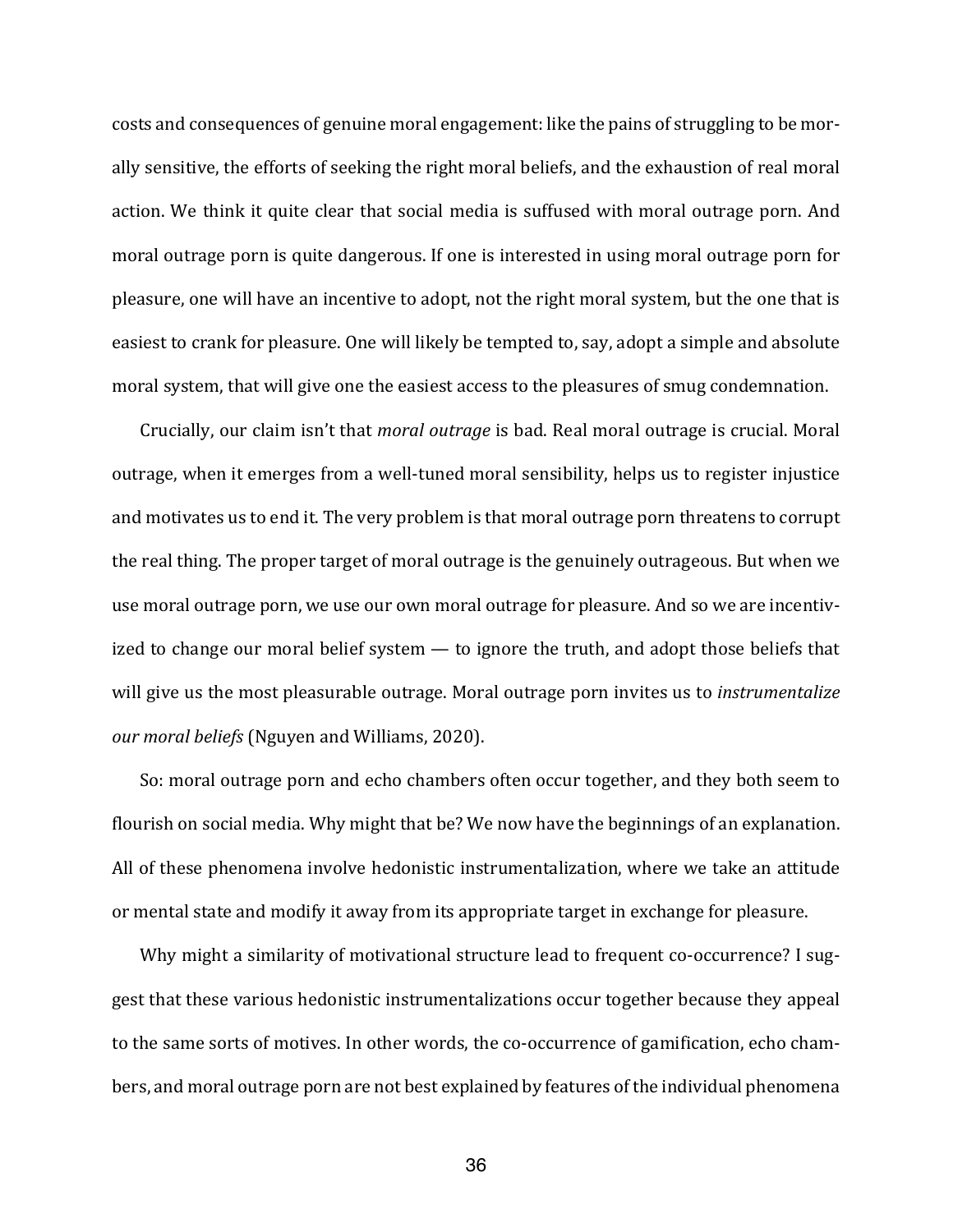themselves, but in terms of the character of their likely adopters. In all of these cases, maintaining the attitudes towards their appropriate aim takes work. Somebody willing to abandon an attitude's appropriate aim and instrumentalize it for pleasure in one place, is likely to do it another.

Another way to put it: gamification, echo chambers, and moral outrage porn go together like junk food. Different kinds of junk food are unhealthy in different ways  $-$  some are too high in salt, some too high in fat, some too high in sugar. But the reason they are often consumed together is that they are all likely to be consumed by somebody who is willing to trade off health and nutrition in return for a certain kind of quick pleasure. The same is true of gamification, moral outrage porn, and echo chambers. They are all readily available sources of a certain quick and easy pleasure, available to anybody willing to relax with their moral and epistemic standards.

Next, think about things from the point of view of the system designer. Imagine yourself into the shoes of a hostile manipulator. Let's say you wanted to get people under your political sway. You'd want to design a belief system that was as maximally catchy and sticky as possible. Here's one way you could do it. First, you could design a belief system that included provisions to distrust all outsiders who didn't share the belief system. You could make that belief system utterly clear and coherent, all the better to please its adopters. In other words, you'd design an echo chamber. Second, you could rig the belief system with the appropriate amount of moral certainty and superiority over outsiders, so as to provide all the pleasures of moral condemnation. In other words, you'd fill it with moral outrage porn. Third, if it were available, you'd want to entrench that belief system in a communication platform that awarded its users plenty of clear, direct affirmation for agreeing with each other. For that,

37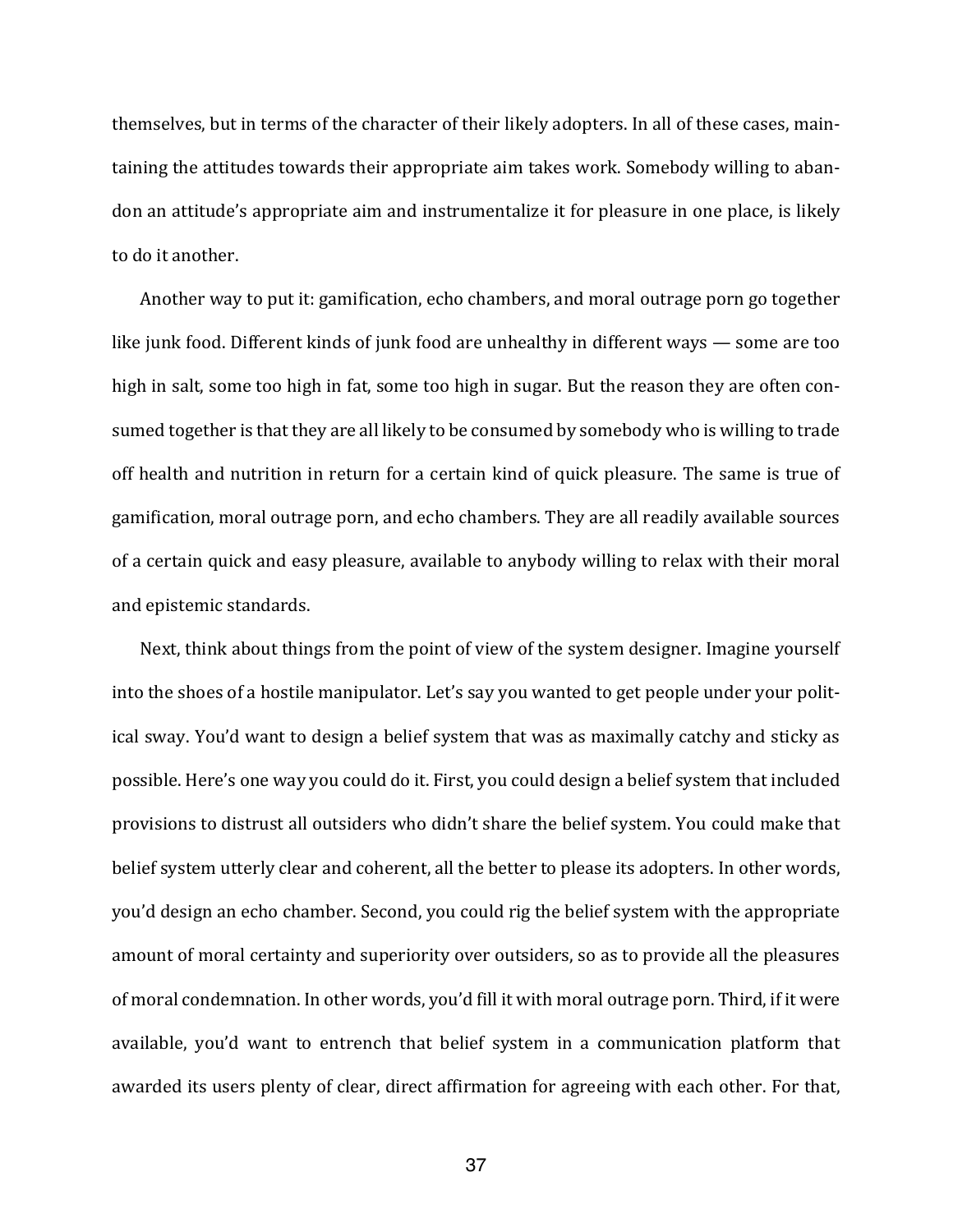the gamified setting of Twitter will do quite nicely. Echo chambers instrumentalize our trust;

moral outrage porn instrumentalizes our morality; and gamification instrumentalizes our

goals.33

# **Bibliography**

Schull, Natasha Dow. 2012. *Addiction by Design*. Princeton: Princeton University Press.

- Bogost, Ian. 2011. "'Gamification Is Bullshit."" The Atlantic. August 9, 2011. https://www.theatlantic.com/technology/archive/2011/08/gamification-is-bullshit/243338/.
- Chou, Yu-kai. 2015. Actionable Gamification: Beyond Points, Badges and Leaderboards. Fremont, CA: CreateSpace Independent Publishing Platform.
- Espeland, Wendy Nelson, and Michael Sauder. 2016. *Engines of Anxiety: Academic Rankings, Reputation, and Accountability.* New York, New York: Russell Sage Foundation.
- Frankfurt, Harry G. 2005. On Bullshit. Princeton, NJ: Princeton University Press.
- Fricker, Elizabeth. 2006. "Second-Hand Knowledge." *Philosophy and Phenomenological Research* 73  $(3): 592 - 618.$
- Frost-Arnold, Karen. 2014. "Trustworthiness and Truth: The Epistemic Pitfalls of Internet Accountability." *Episteme* 11 (1): 63–81.
- Gabrielle, Vincent. 2018. "How Employers Have Gamified Work for Maximum Profit." *Aeon Maga*zine, October 10, 2018. https://aeon.co/essays/how-employers-have-gamified-work-formaximum-profit.
- Hong, Lu and Scott Page. 2001. "Problem Solving by Heterogenous Agents." *Journal of Economic Theory* 97 (1) 123-63.
- ---. 2004. "Groups of Diverse Problem Solvers Can Outperform Groups of High-Ability Problem Solvers." Proceedings of the National Acdaemy of Sciences of the United States 101 (46): 16385-89.
- Huizinga, Johan. 1971. *Homo Ludens: A Study of the Play-Element in Culture*. Reprint edition. Beacon Press.
- Jamieson, Kathleen Hall, and Joseph Cappella. 2010. *Echo Chamber: Rush Limbaugh and the Con*servative Media Establishment. Oxford: Oxford University Press.
- Kretchmar, Scott. 2012. "Competition, Redemption, and Hope." *Journal of the Philosophy of Sport* 39  $(1): 101-16.$
- Landemore, Hélène. 2013. *Democratic Reason*. Princeton: Princeton University Press.

Lugones, Maria. 1987. "Playfulness, 'World'-travelling, and Loving Attention."*Hypatia* 2 (2): 3-19.

<sup>33</sup> I'd like to thank Mark Alfano, Matthew Carlson, Helen Daly, Jon Ellis, Max Hayward, Aaron James, Jennifer Lackey, Michael Lynch, Elijah Millgram, Alison Rieheld, Adriel Trott, and Matt Strohl for their help with this paper. Key ideas for this paper emerged from my work with Bekka Williams moral outrage porn  $-$  including the notion of instrumentalization.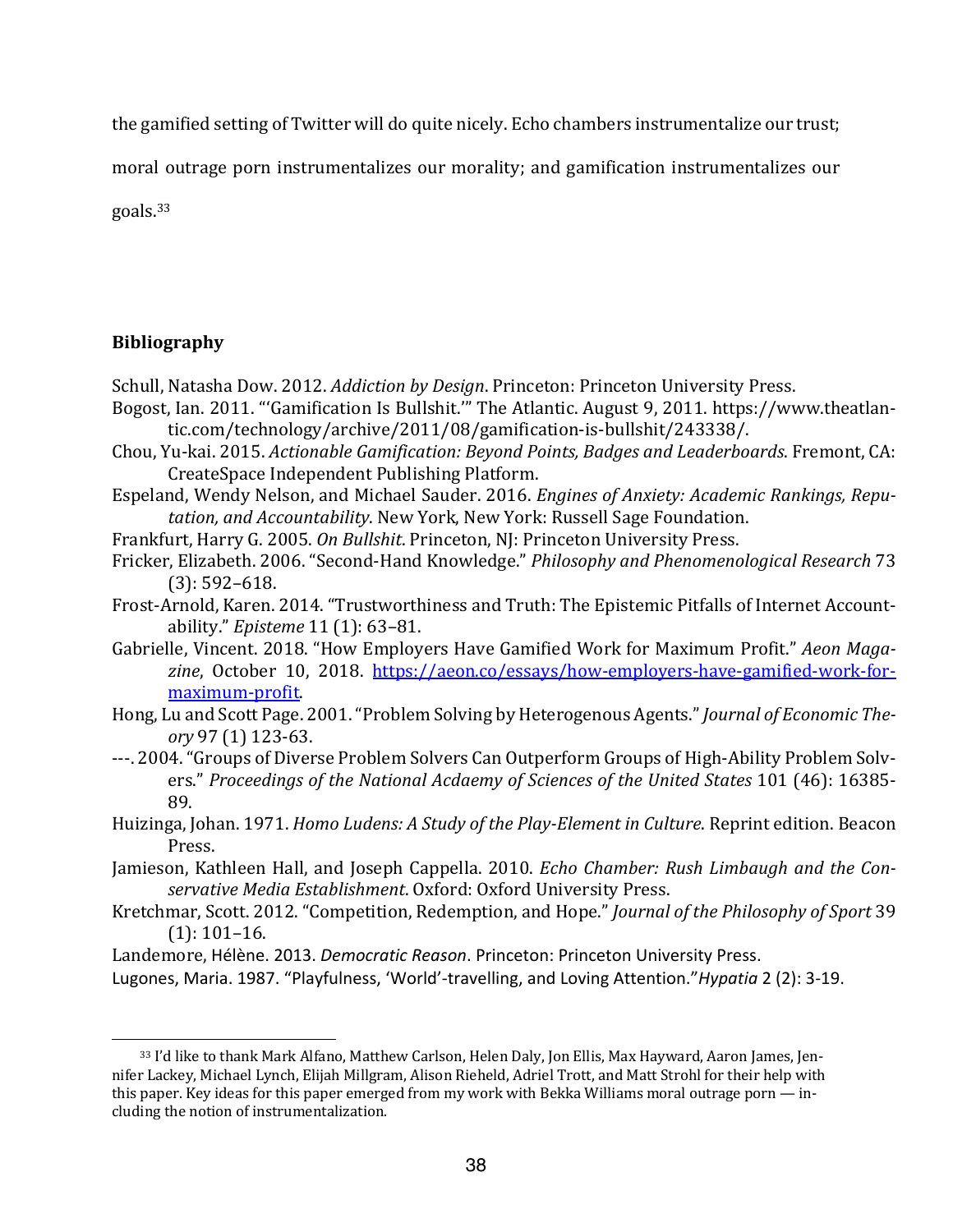- Lupton, Deborah, and Gavin JD Smith. 2017. "A Much Better Person': The Agential Capacities of Self-Tracking Practices." SSRN Scholarly Paper ID 3085751. Rochester, NY: Social Science Research Network. https://papers.ssrn.com/abstract=3085751.
- Madrigal, Alexis C. 2013. "The Machine Zone: This Is Where You Go When You Just Can't Stop Looking at Pictures on Facebook." The Atlantic. July 31, 2013. https://www.theatlantic.com/technology/archive/2013/07/the-machine-zone-this-is-where-you-go-when-you-just-cantstop-looking-at-pictures-on-facebook/278185/.
- McGonigal, Jane. 2011. *Reality Is Broken: Why Games Make Us Better and How They Can Change the World*. New York: Penguin Books.

McLuhan, Marshall. 1964. *Understanding Media: The Extensions of Man*. Signet Books.

- Medina, Jose. 2012. The Epistemology of Resistance: Gender and Racial Oppression, Epistemic Injustice, and Resistant Imaginations. Oxford, New York: Oxford University Press.
- Merry, Sally Engle. 2016. *The Seductions of Quantification: Measuring Human Rights, Gender Violence,* and Sex Trafficking. Chicago: University of Chicago Press.
- Miller, Boaz, and Isaac Record. 2013. "Justified Belief in a Digital Age: On the Epistemic Implications of Secret Internet Technologies." Episteme 10 (2): 117-134.
- National Public Radio. 2014. "Stuck in The Machine Zone: Your Sweet Tooth For 'Candy Crush."" *NPR.Org*, 2014. 2014. https://www.npr.org/sections/alltechconsidered/2014/06/07/319560646/stuck-in-the-machine-zone-your-sweet-tooth-for-candycrush.
- Nguyen, C. Thi. 2017. "Competition as Cooperation." *Journal of the Philosophy of Sport* 44 (1): 123– 137.
- -——. 2018. "Echo Chambers and Epistemic Bubbles." *Episteme*, 1–21. https://doi.org/10.1017/epi.2018.32.
- ———. 2019. "Games and the Art of Agency." *Philosophical Review* 128 (4): 423-462.
- ———. 2020. *Games: Agency as Art*. New York: Oxford University Press.
- ---------. Forthcoming. "Trust and Sincerity in Art". *Ergo*.
- Nguyen, C. Thi, and Matthew Strohl. 2019. "Cultural Appropriation and the Intimacy of Groups." *Philosophical Studies* 176 (4): 981–1002. https://doi.org/10.1007/s11098-018-1223-3.
- Nguyen, C. Thi, and Bekka Williams. 2020. "Moral Outrage Porn." *Journal of Ethics and Social Philosophy*.
- Perrow, Charles. 2014. *Complex Organizations: A Critical Essay*. Brattleboro, Vermont: Echo Point Books & Media.
- Porter, Theodore. 1996. *Trust in Numbers*. Princeton: Princeton University Press. https://press.princeton.edu/titles/5653.html.
- Rini, Regina. 2017. "Fake News and Partisan Epistemology." *Kennedy Institute of Ethics Journal* 27 (S2): 43-64. https://doi.org/10.1353/ken.2017.0025.
- Schull, Natasha Dow. 2012. *Addiction by Design*. Princeton: Princeton University Press.
- Scott, James C. 1998. *Seeing Like a State: How Certain Schemes to Improve the Human Condition Have Failed*. New Haven:: Yale University Press.
- Seymour, Richard. 2019. "The Machine Always Wins: What Drives Our Addiction to Social Media." *The Guardian*, August 23, 2019, sec. Technology. https://www.theguardian.com/technology/2019/aug/23/social-media-addiction-gambling.
- Stenros, Jaakko. 2012. "In Defence of a Magic Circle: The Social and Mental Boundaries of Play." http://www.digra.org/wp-content/uploads/digital-library/12168.43543.pdf.